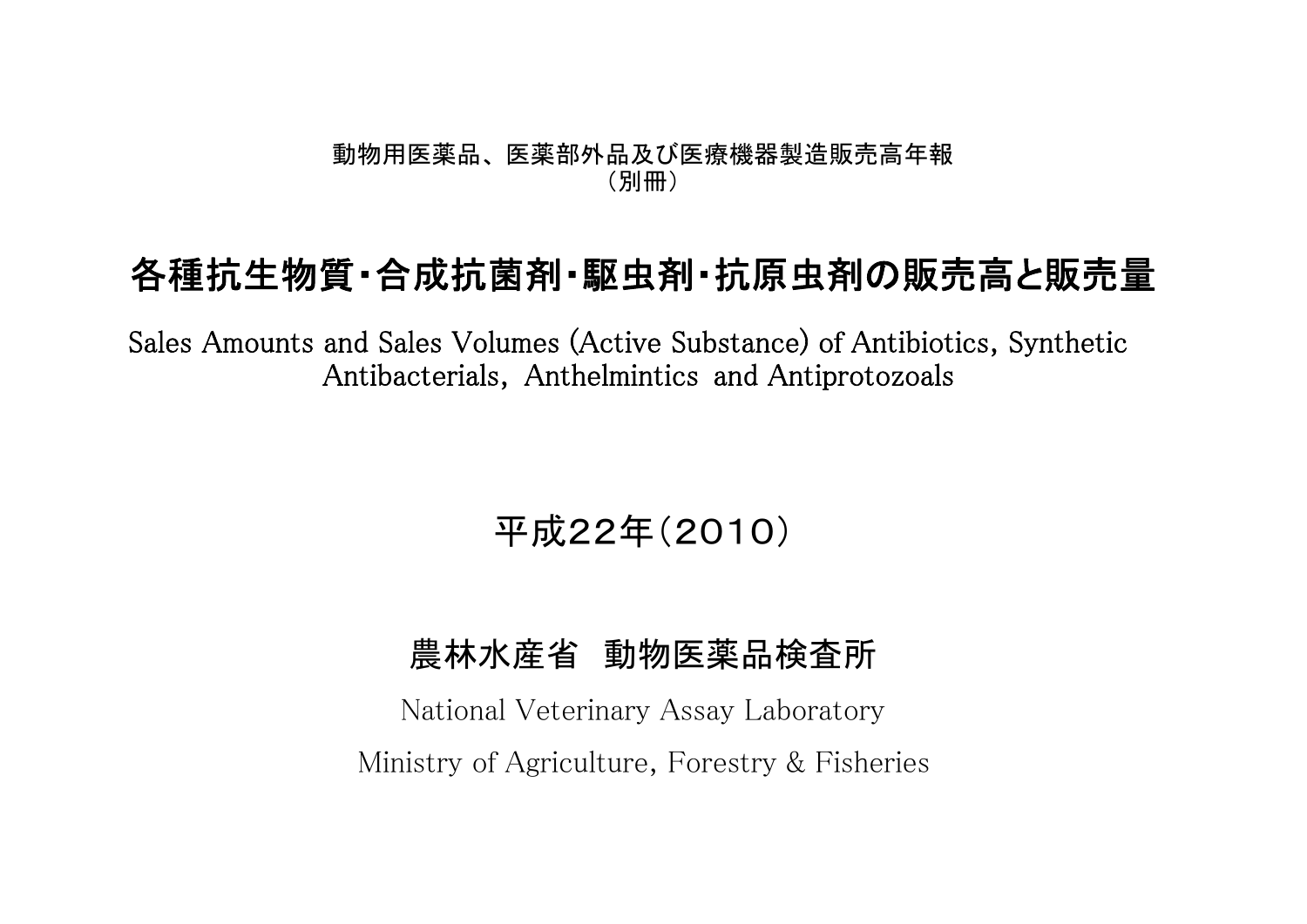#### 各種抗生物質・合成抗菌剤・駆虫剤・抗原虫剤の販売高と販売量

Sales Amounts and Sales Volumes (Active Substance) of Antibiotics, Synthetic Antibacterials, Anthelmintics and Antiprotozoals

| H <sub>22</sub> |                         |                        |                                |                                 |                                    |                                                                   |                       |                     |            |          |                | 対象動物別推定割合 (%) | Estimated Percentages of Sales for Each Animals Species |                                   |                                   |                           |               |
|-----------------|-------------------------|------------------------|--------------------------------|---------------------------------|------------------------------------|-------------------------------------------------------------------|-----------------------|---------------------|------------|----------|----------------|---------------|---------------------------------------------------------|-----------------------------------|-----------------------------------|---------------------------|---------------|
|                 | 系統名<br>Class            | 区分<br>Active substance |                                | 投与経路<br>Route of administration | (千円)<br>Sales amount<br>$(*1,000)$ | 販売高金額 原末換算量<br>(Kg)<br>Amount of pure<br>active substance<br>(Kg) | 肉用牛<br>Beef<br>Cattle | 乳用牛<br>Dairy<br>Cow | 馬<br>Horse | 豚<br>Pig | 肉用鶏<br>Broiler | 採卵鶏<br>Layer  | 犬・猫<br>Dog/Cat                                          | 水産用<br>(淡水)<br>Fish<br>Freshwater | 水産用<br>(海水)<br>Fish<br>(Seawater) | 観賞魚<br>Ornamental<br>Fish | その他<br>Others |
| 抗生物質            | アミノグリコシド系               | 塩酸スペクチノマイシン            | Spectinomycin HCI              | 経口 Oral                         | $\mathbf 0$                        | $\mathbf 0$                                                       |                       |                     |            |          |                |               |                                                         |                                   |                                   |                           |               |
| Antibiotics     | Aminoglycosides         |                        |                                | 成分·計 Total                      | $\mathbf{0}$                       | $\mathbf 0$                                                       |                       |                     |            |          |                |               |                                                         |                                   |                                   |                           |               |
|                 |                         | 硫酸カナマイシン               | Kanamycin sulfate              | 経口 Oral                         | 49,048                             | 4,845.0                                                           |                       |                     |            | 50       | 20             | 30            |                                                         |                                   |                                   |                           |               |
|                 |                         |                        |                                | 注射 Injection                    | 251,980                            | 4,282.7                                                           | 18.8                  | 35.1                |            | 38.1     | 5.4            | 2.6           |                                                         |                                   |                                   |                           |               |
|                 |                         |                        |                                | 注入·挿入 Infusion                  | 93,219                             | 132.7                                                             |                       | 100                 |            |          |                |               |                                                         |                                   |                                   |                           |               |
|                 |                         |                        |                                | その他 Others                      | 19,520                             | 149.7                                                             |                       |                     |            | 100      |                |               |                                                         |                                   |                                   |                           |               |
|                 |                         |                        |                                | 成分·計 Total                      | 413,767                            | 9,410.1                                                           |                       |                     |            |          |                |               |                                                         |                                   |                                   |                           |               |
|                 |                         | 硫酸ゲンタマイシン              | Gentamicin sulfate             | 経口 Oral                         | 35,104                             | 17.4                                                              | 41.1                  |                     |            | 58.9     |                |               |                                                         |                                   |                                   |                           |               |
|                 |                         |                        |                                | 注射 Injection                    | $\mathbf 0$                        | $\mathbf 0$                                                       |                       |                     |            |          |                |               |                                                         |                                   |                                   |                           |               |
|                 |                         |                        |                                | その他 Others                      | 184,398                            | 11.7                                                              |                       |                     |            |          |                |               | 100                                                     |                                   |                                   |                           |               |
|                 |                         |                        |                                | 成分·計 Total                      | 219,502                            | 29.1                                                              |                       |                     |            |          |                |               |                                                         |                                   |                                   |                           |               |
|                 |                         | 硫酸ジヒドロストレプトマイシン        | Dihydrostreptomycin<br>sulfate | 注射 Injection                    | 137,266                            | 3,717.5                                                           | 8.6                   | 24.8                | 2.9        | 5.7      |                |               | 58.0                                                    |                                   |                                   |                           |               |
|                 |                         |                        |                                | 注入·挿入 Infusion                  | 154,546                            | 979.1                                                             | 0.07                  | 99.9                | 0.01       | 0.06     |                |               |                                                         |                                   |                                   |                           |               |
|                 |                         |                        |                                | 成分·計 Total                      | 291,812                            | 4,696.6                                                           |                       |                     |            |          |                |               |                                                         |                                   |                                   |                           |               |
|                 |                         | 硫酸ストレプトマイシン            | Streptomycin sulfate           | 経口 Oral                         | 166,196                            | 24,131.9                                                          | 0.3                   | 0.3                 |            | 66.3     | 23.1           | 9.9           |                                                         |                                   |                                   |                           |               |
|                 |                         |                        |                                | 成分·計 Total                      | 166,196                            | 24,131.9                                                          |                       |                     |            |          |                |               |                                                         |                                   |                                   |                           |               |
|                 |                         | 硫酸フラジオマイシン             | Fradiomycin sulfate            | 経口 Oral                         | 20,122                             | 533.5                                                             | 5.6                   | 8.4                 |            | 85.9     |                |               |                                                         |                                   |                                   |                           |               |
|                 |                         |                        |                                | 注入·挿入 Infusion                  | 28,706                             | 90.3                                                              |                       | 100                 |            |          |                |               |                                                         |                                   |                                   |                           |               |
|                 |                         |                        |                                | 経皮 Cutaneous                    | 225,139                            | 13.8                                                              |                       |                     |            |          |                |               | 100                                                     |                                   |                                   |                           |               |
|                 |                         |                        |                                | 成分·計 Total                      | 273,967                            | 637.5                                                             |                       |                     |            |          |                |               |                                                         |                                   |                                   |                           |               |
|                 |                         | 硫酸アプラマイシン              | Apramycin sulfate              | 経口 Oral                         | 86,065                             | 1,715.6                                                           |                       |                     |            | 100      |                |               |                                                         |                                   |                                   |                           |               |
|                 |                         |                        |                                | 成分·計 Total                      | 86,065                             | 1,715.6                                                           |                       |                     |            |          |                |               |                                                         |                                   |                                   |                           |               |
|                 |                         |                        | 系統名·計 Class Total              |                                 | 1,451,309                          | 40,621                                                            |                       |                     |            |          |                |               |                                                         |                                   |                                   |                           |               |
|                 | セフェム系<br>Cephalosporins | セファゾリン                 | Cefazolin                      | 注入·挿入 Infusion                  | 517.685                            | 782.5                                                             |                       | 100                 |            |          |                |               |                                                         |                                   |                                   |                           |               |
|                 |                         |                        |                                | 成分·計 Total                      | 517,685                            | 782.5                                                             |                       |                     |            |          |                |               |                                                         |                                   |                                   |                           |               |
|                 |                         | セファゾリンナトリウム            | Cefazolin sodium               | 注射 Injection                    | 294,528                            | 1,332.0                                                           | 15.8                  | 84.2                |            |          |                |               |                                                         |                                   |                                   |                           |               |
|                 |                         |                        |                                | 成分·計 Total                      | 294,528                            | 1,332.0                                                           |                       |                     |            |          |                |               |                                                         |                                   |                                   |                           |               |
|                 |                         | セファゾリンナトリウム水和物         | Cefazolin sodium<br>hydrate    | 注射 Injection                    | $\mathbf{0}$                       | $\mathbf{0}$                                                      |                       |                     |            |          |                |               |                                                         |                                   |                                   |                           |               |
|                 |                         |                        |                                | 成分·計 Total                      | $\mathbf 0$                        | 0                                                                 |                       |                     |            |          |                |               |                                                         |                                   |                                   |                           |               |
|                 |                         | セファピリンナトリウム            | Cefapirin sodium               | 注入·挿入 Infusion                  | 42,551                             | 43.1                                                              |                       | 100                 |            |          |                |               |                                                         |                                   |                                   |                           |               |
|                 |                         |                        |                                | 成分·計 Total                      | 42,551                             | 43.1                                                              |                       |                     |            |          |                |               |                                                         |                                   |                                   |                           |               |
|                 |                         |                        |                                |                                 |                                    |                                                                   |                       |                     |            |          |                |               |                                                         |                                   |                                   |                           |               |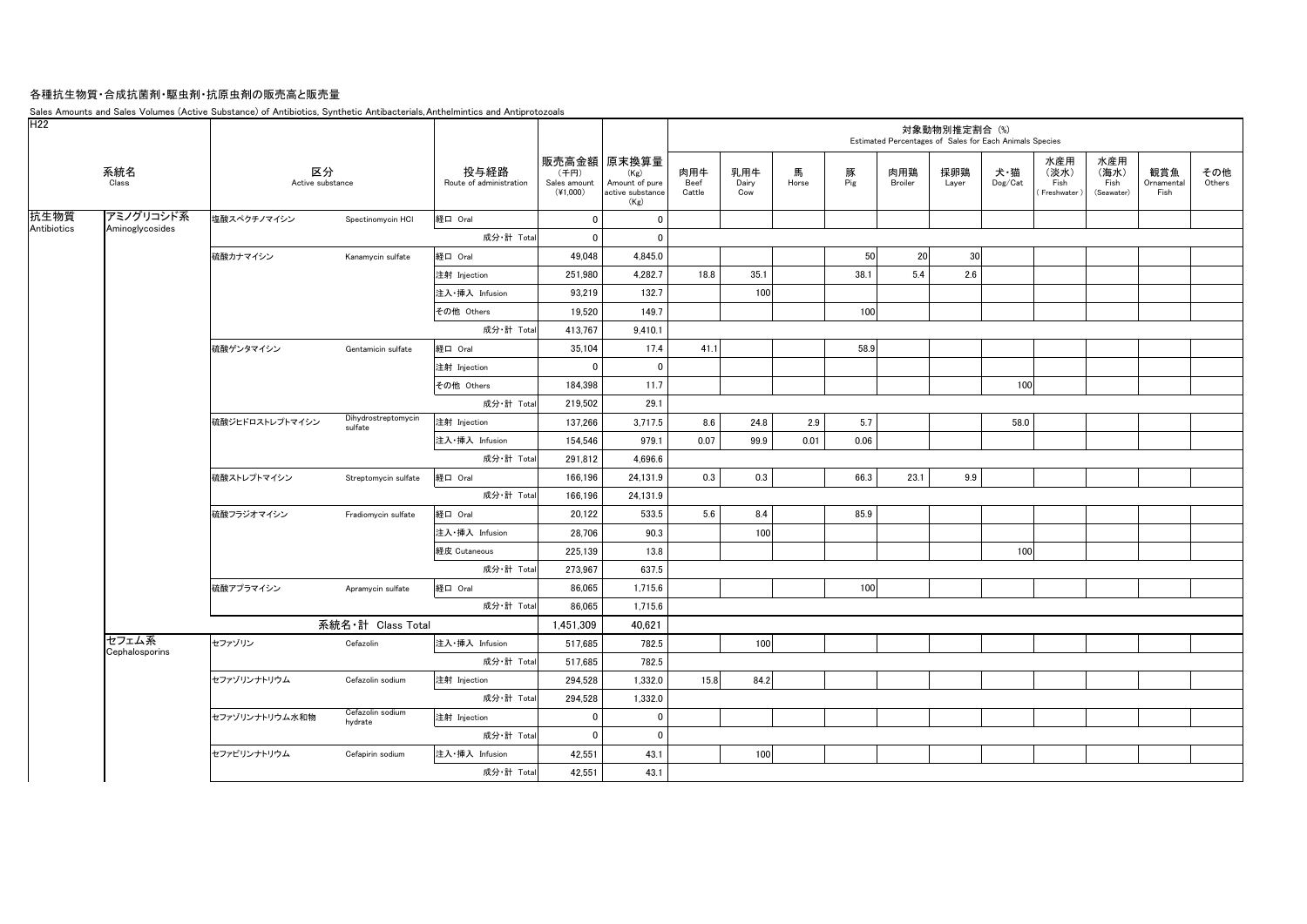|                            |                                                     |                       |                                 |                                  |                                                                   |                       |                     |            |          |                | 対象動物別推定割合 (%) | Estimated Percentages of Sales for Each Animals Species |                                    |                                   |                           |               |
|----------------------------|-----------------------------------------------------|-----------------------|---------------------------------|----------------------------------|-------------------------------------------------------------------|-----------------------|---------------------|------------|----------|----------------|---------------|---------------------------------------------------------|------------------------------------|-----------------------------------|---------------------------|---------------|
| 系統名<br>Class               | 区分<br>Active substance                              |                       | 投与経路<br>Route of administration | (千円)<br>Sales amount<br>(41,000) | 販売高金額 原末換算量<br>(Kg)<br>Amount of pure<br>active substance<br>(Kg) | 肉用牛<br>Beef<br>Cattle | 乳用牛<br>Dairy<br>Cow | 馬<br>Horse | 豚<br>Pig | 肉用鶏<br>Broiler | 採卵鶏<br>Layer  | 犬・猫<br>Dog/Cat                                          | 水産用<br>(淡水)<br>Fish<br>Freshwater) | 水産用<br>(海水)<br>Fish<br>(Seawater) | 観賞魚<br>Ornamental<br>Fish | その他<br>Others |
|                            | セファピリンベンザチン                                         | Cephapirin benzathine | 注入·挿入 Infusion                  | 12,732                           | 14.3                                                              |                       | 100                 |            |          |                |               |                                                         |                                    |                                   |                           |               |
|                            |                                                     |                       | 成分·計 Total                      | 12,732                           | 14.3                                                              |                       |                     |            |          |                |               |                                                         |                                    |                                   |                           |               |
|                            | セファレキシン                                             | Cephalexin            | 経口 Oral                         | 96,612                           | 940.1                                                             |                       |                     |            |          |                |               | 100                                                     |                                    |                                   |                           |               |
|                            |                                                     |                       | 成分·計 Total                      | 96,612                           | 940.1                                                             |                       |                     |            |          |                |               |                                                         |                                    |                                   |                           |               |
|                            | セファロニウム                                             | Cephalonium           | 注入·挿入 Infusion                  | 184,252                          | 240.9                                                             |                       | 100                 |            |          |                |               |                                                         |                                    |                                   |                           |               |
|                            |                                                     |                       | 成分·計 Total                      | 184,252                          | 240.9                                                             |                       |                     |            |          |                |               |                                                         |                                    |                                   |                           |               |
|                            | セフォベシンナトリウム                                         | Cefovecin sodium      | 注射 Injection                    | 987,008                          | 42.7                                                              |                       |                     |            |          |                |               | 100                                                     |                                    |                                   |                           |               |
|                            |                                                     |                       | 成分·計 Total                      | 987.008                          | 42.7                                                              |                       |                     |            |          |                |               |                                                         |                                    |                                   |                           |               |
|                            | セフチオフルナトリウム                                         | Ceftiofur sodium      | 注射 Injection                    | 657.762                          | 537.0                                                             | 10                    | 10 <sup>1</sup>     |            | 80       |                |               |                                                         |                                    |                                   |                           |               |
|                            |                                                     |                       | 成分·計 Total                      | 657,762                          | 537.0                                                             |                       |                     |            |          |                |               |                                                         |                                    |                                   |                           |               |
|                            | セフロキシムナトリウム                                         | Cefuroxime sodium     | 注入·挿入 Infusion                  | 154,328                          | 225.4                                                             |                       | 100                 |            |          |                |               |                                                         |                                    |                                   |                           |               |
|                            |                                                     |                       | 成分·計 Total                      | 154.328                          | 225.4                                                             |                       |                     |            |          |                |               |                                                         |                                    |                                   |                           |               |
|                            | 硫酸セフキノム                                             | Cefquinome sulfate    | 注射 Injection                    | 43.798                           | 28.8                                                              | 40.8                  | 59.2                |            |          |                |               |                                                         |                                    |                                   |                           |               |
|                            |                                                     |                       | 成分·計 Total                      | 43,798                           | 28.8                                                              |                       |                     |            |          |                |               |                                                         |                                    |                                   |                           |               |
|                            |                                                     | 系統名·計 Class Total     |                                 | 2,991,256                        | 4,187                                                             |                       |                     |            |          |                |               |                                                         |                                    |                                   |                           |               |
| テトラサイクリン系<br>Tetracyclines | アルキルトリメチルアンモニウムカル Oxytetracycline<br>シウムオキシテトラサイクリン | quaternary salts      | 経口 Oral                         | 92,935                           | 13,112.6                                                          |                       |                     |            | 38.7     | 8.5            |               |                                                         |                                    | 52.8                              |                           |               |
|                            |                                                     |                       | 成分·計 Total                      | 92,935                           | 13,112.6                                                          |                       |                     |            |          |                |               |                                                         |                                    |                                   |                           |               |
|                            | オキシテトラサイクリン                                         | Oxytetracycline       | 経口 Oral                         | 296,118                          | 159,432.0                                                         | 1.3                   | 2.6                 |            | 88.8     | 5.5            | 1.8           |                                                         |                                    |                                   |                           |               |
|                            |                                                     |                       | 注射 Injection                    | 117,760                          | 1,141.6                                                           | 13.5                  | 7.4                 |            | 73.5     | 2.8            | 2.8           |                                                         |                                    |                                   |                           |               |
|                            |                                                     |                       | 成分·計 Total                      | 413,878                          | 160,573.6                                                         |                       |                     |            |          |                |               |                                                         |                                    |                                   |                           |               |
|                            | 塩酸オキシテトラサイクリン                                       | Oxytetracycline HCI   | 経口 Oral                         | 169,719                          | 31,162.1                                                          | 0.3                   | 0.4                 |            | 0.3      | 1.6            | 0.4           |                                                         |                                    | 97.0                              |                           |               |
|                            |                                                     |                       | 注射 Injection                    | 124,088                          | 1,098.4                                                           | 20.6                  | 25.0                |            | 38.5     | 13.0           | 2.9           |                                                         |                                    |                                   |                           |               |
|                            |                                                     |                       | 注入·挿入 Infusion                  | 20,714                           | 93.2                                                              |                       | 100                 |            |          |                |               |                                                         |                                    |                                   |                           |               |
|                            |                                                     |                       | 成分·計 Total                      | 314,521                          | 32,353.7                                                          |                       |                     |            |          |                |               |                                                         |                                    |                                   |                           |               |
|                            | 塩酸クロルテトラサイクリン                                       | Chlortetracycline HCI | 経口 Oral                         | 422,733                          | 90,583.1                                                          | 5.4                   | 8.4                 |            | 77.1     | 5.4            | 3.7           |                                                         |                                    |                                   |                           |               |
|                            |                                                     |                       | 成分·計 Total                      | 422,733                          | 90,583.1                                                          |                       |                     |            |          |                |               |                                                         |                                    |                                   |                           |               |
|                            | 塩酸ドキシサイクリン                                          | Doxycycline HCI       | 経口 Oral                         | 458,238                          | 34,867.8                                                          |                       |                     |            | 83.8     | 16.2           |               |                                                         |                                    |                                   |                           |               |
|                            |                                                     |                       | 成分·計 Total                      | 458,238                          | 34.867.8                                                          |                       |                     |            |          |                |               |                                                         |                                    |                                   |                           |               |
|                            | 系統名·計 Class Total                                   |                       |                                 |                                  | 331,491                                                           |                       |                     |            |          |                |               |                                                         |                                    |                                   |                           |               |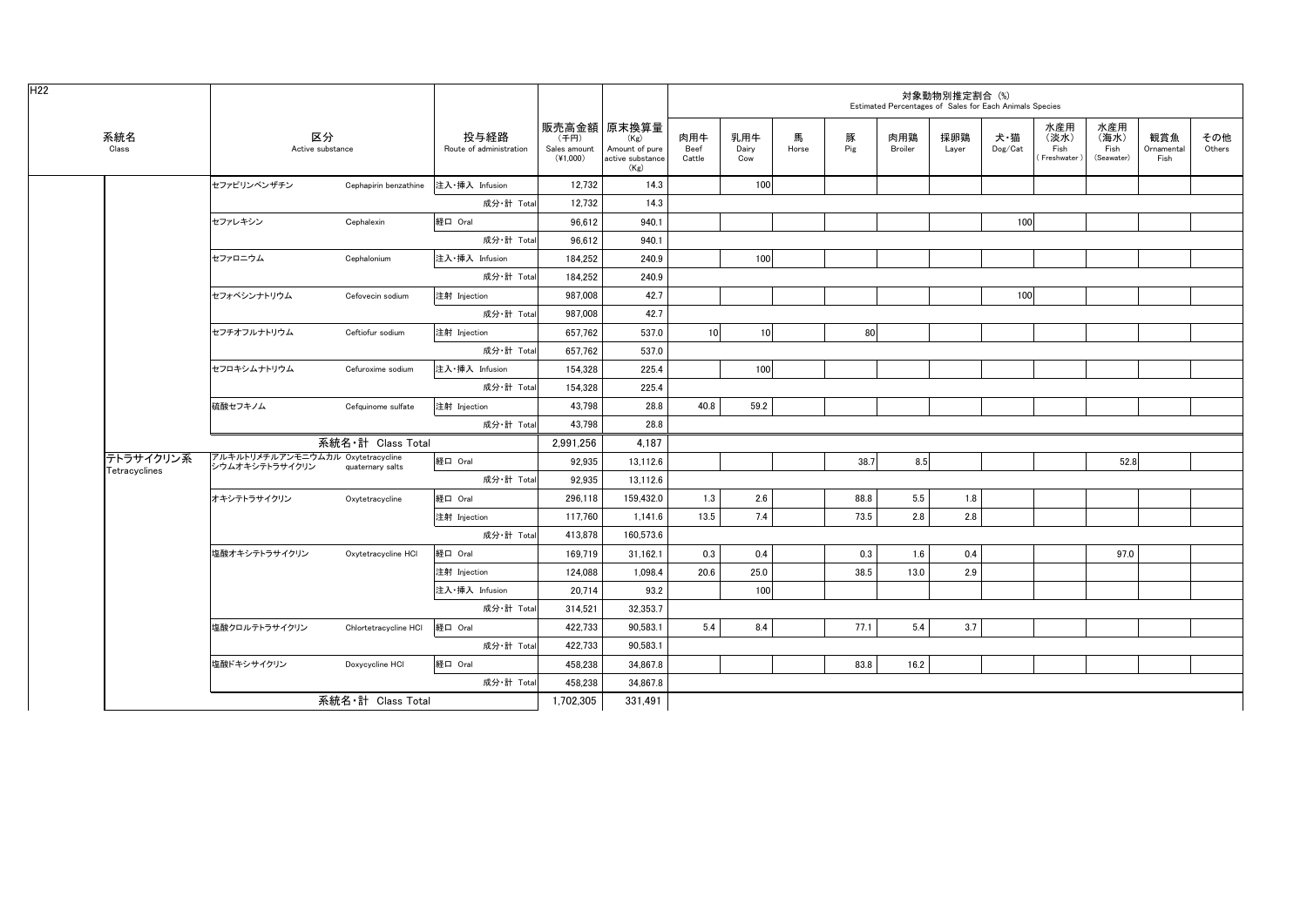| H <sub>22</sub> |                       |                        |                                 |                                 |                                    |                                                                   |                       |                     |            |          | Estimated Percentages of Sales for Each Animals Species | 対象動物別推定割合 (%) |                                    |                                   |                                   |                           |               |
|-----------------|-----------------------|------------------------|---------------------------------|---------------------------------|------------------------------------|-------------------------------------------------------------------|-----------------------|---------------------|------------|----------|---------------------------------------------------------|---------------|------------------------------------|-----------------------------------|-----------------------------------|---------------------------|---------------|
|                 | 系統名<br>Class          | 区分<br>Active substance |                                 | 投与経路<br>Route of administration | (千円)<br>Sales amount<br>$(*1,000)$ | 販売高金額 原末換算量<br>(Kg)<br>Amount of pure<br>active substance<br>(Kg) | 肉用牛<br>Beef<br>Cattle | 乳用牛<br>Dairy<br>Cow | 馬<br>Horse | 豚<br>Pig | 肉用鶏<br>Broiler                                          | 採卵鶏<br>Layer  | 犬・猫<br>$\mathsf{Dog}/\mathsf{Cat}$ | 水産用<br>(淡水)<br>Fish<br>Freshwater | 水産用<br>(海水)<br>Fish<br>(Seawater) | 観賞魚<br>Ornamental<br>Fish | その他<br>Others |
|                 | ペニシリン系<br>Penicillins | アスポキシシリン               | Aspoxicillin                    | 注射 Injection                    | 24,784                             | 67.0                                                              |                       | 60                  |            | 40       |                                                         |               |                                    |                                   |                                   |                           |               |
|                 |                       |                        |                                 | 成分·計 Total                      | 24,784                             | 67.0                                                              |                       |                     |            |          |                                                         |               |                                    |                                   |                                   |                           |               |
|                 |                       | アモキシシリン                | Amoxicillin                     | 経口 Oral                         | 439,052                            | 44,846.5                                                          | 9.5                   | 8.2                 |            | 45.7     | 19.3                                                    | 16.9          | 0.5                                |                                   |                                   |                           |               |
|                 |                       |                        |                                 | 注射 Injection                    | 149,306                            | 1,617.0                                                           | 33.2                  |                     |            | 66.8     |                                                         |               |                                    |                                   |                                   |                           |               |
|                 |                       |                        |                                 | 成分·計 Total                      | 588,358                            | 46,463.5                                                          |                       |                     |            |          |                                                         |               |                                    |                                   |                                   |                           |               |
|                 |                       | アンピシリン                 | Ampicillin                      | 経口 Oral                         | 313,768                            | 2,160.2                                                           | 1.6                   | 1.1                 |            | 15.6     | 6.4                                                     | 15.5          |                                    |                                   | 59.8                              |                           |               |
|                 |                       |                        |                                 | 注射 Injection                    | 618,928                            | 7,550.3                                                           | 9.0                   | 16.6                |            | 74.4     |                                                         |               |                                    |                                   |                                   |                           |               |
|                 |                       |                        |                                 | 注入·挿入 Infusion                  | 5,313                              | 0.1                                                               | 60                    | 40                  |            |          |                                                         |               |                                    |                                   |                                   |                           |               |
|                 |                       |                        |                                 | 成分·計 Total                      | 938,009                            | 9,710.6                                                           |                       |                     |            |          |                                                         |               |                                    |                                   |                                   |                           |               |
|                 |                       | アンピシリンナトリウム            | Ampicillin sodium               | 注射 Injection                    | 280,358                            | 3,320.9                                                           | 33.3                  | 49.5                |            | 5.7      |                                                         |               | 11.5                               |                                   |                                   |                           |               |
|                 |                       |                        |                                 | 成分·計 Total                      | 280,358                            | 3,320.9                                                           |                       |                     |            |          |                                                         |               |                                    |                                   |                                   |                           |               |
|                 |                       | クロキサシリンナトリウム           | Cloxacillin sodium              | 注射 Injection                    | 27,112                             | 1,955.5                                                           | 40                    | 60                  |            |          |                                                         |               |                                    |                                   |                                   |                           |               |
|                 |                       |                        |                                 | 注入·挿入 Infusion                  | $\mathbf 0$                        | $\mathbf{0}$                                                      |                       |                     |            |          |                                                         |               |                                    |                                   |                                   |                           |               |
|                 |                       |                        |                                 | 成分·計 Total                      | 27,112                             | 1,955.5                                                           |                       |                     |            |          |                                                         |               |                                    |                                   |                                   |                           |               |
|                 |                       | クロキサシリンベンザチン           | Cloxacillin benzathine          | 注入·挿入 Infusion                  | $\mathbf 0$                        | $\mathbf 0$                                                       |                       |                     |            |          |                                                         |               |                                    |                                   |                                   |                           |               |
|                 |                       |                        |                                 | 成分·計 Total                      | $\mathbf 0$                        | $\mathbf 0$                                                       |                       |                     |            |          |                                                         |               |                                    |                                   |                                   |                           |               |
|                 |                       | ジクロキサシリンナトリウム          | Dicloxacillin sodium            | 注入·挿入 Infusion                  | 38,056                             | 76.5                                                              |                       | 100                 |            |          |                                                         |               |                                    |                                   |                                   |                           |               |
|                 |                       |                        |                                 | 成分·計 Total                      | 38,056                             | 76.5                                                              |                       |                     |            |          |                                                         |               |                                    |                                   |                                   |                           |               |
|                 |                       | ナフシリンナトリウムモノハイドレート     | Nafcillin sodium<br>monohydrate | 注入·挿入 Infusion                  | 14,955                             | 30.8                                                              |                       | 100                 |            |          |                                                         |               |                                    |                                   |                                   |                           |               |
|                 |                       |                        |                                 | 成分·計 Total                      | 14,955                             | 30.8                                                              |                       |                     |            |          |                                                         |               |                                    |                                   |                                   |                           |               |
|                 |                       | ベンジルペニシリンカリウム          | Benzylpenicillin<br>potassium   | 経口 Oral                         | $\mathbf 0$                        | 0.0                                                               |                       |                     |            |          |                                                         |               |                                    |                                   |                                   |                           |               |
|                 |                       |                        |                                 | 注射 Injection                    | 21,930                             | 85.7                                                              | 50                    | 50                  |            |          |                                                         |               |                                    |                                   |                                   |                           |               |
|                 |                       |                        |                                 | 成分·計 Total                      | 21,930                             | 85.7                                                              |                       |                     |            |          |                                                         |               |                                    |                                   |                                   |                           |               |
|                 |                       | ベンジルペニシリンプロカイン         | Benzylpenicillin<br>procaine    | 経口 Oral                         | 206,387                            | 5,765.9                                                           |                       |                     |            | 63.9     | 22.7                                                    | 13.4          |                                    |                                   |                                   |                           |               |
|                 |                       |                        |                                 | 注射 Injection                    | 483,749                            | 13,900.7                                                          | 13.4                  | 19.8                | 4.0        | 55.4     |                                                         |               | 7.4                                |                                   |                                   |                           |               |
|                 |                       |                        |                                 | 注入·挿入 Infusion                  | 276,471                            | 480.0                                                             | 0.08                  | 99.8                | 0.01       | 0.07     |                                                         |               |                                    |                                   |                                   |                           |               |
|                 |                       |                        |                                 | 成分·計 Total                      | 966,607                            | 20,146.6                                                          |                       |                     |            |          |                                                         |               |                                    |                                   |                                   |                           |               |
|                 |                       | ベンジルペニシリンベネタミン         | Benzylpenicillin<br>benethamine | 注射 Injection                    | $\mathbf 0$                        | $\mathbf 0$                                                       |                       |                     |            |          |                                                         |               |                                    |                                   |                                   |                           |               |
|                 |                       |                        |                                 | 成分·計 Total                      | $\mathbf 0$                        | $\mathbf 0$                                                       |                       |                     |            |          |                                                         |               |                                    |                                   |                                   |                           |               |
|                 |                       | メシリナム                  | Mecillinam                      | 注射 Injection                    | 23,022                             | 42.0                                                              | 30 <sup>1</sup>       | 30                  |            | 40       |                                                         |               |                                    |                                   |                                   |                           |               |
|                 |                       |                        |                                 | 成分·計 Total                      | 23,022                             | 42.0                                                              |                       |                     |            |          |                                                         |               |                                    |                                   |                                   |                           |               |
|                 |                       |                        | 系統名·計 Class Total               |                                 | 2,923,191                          | 81,899                                                            |                       |                     |            |          |                                                         |               |                                    |                                   |                                   |                           |               |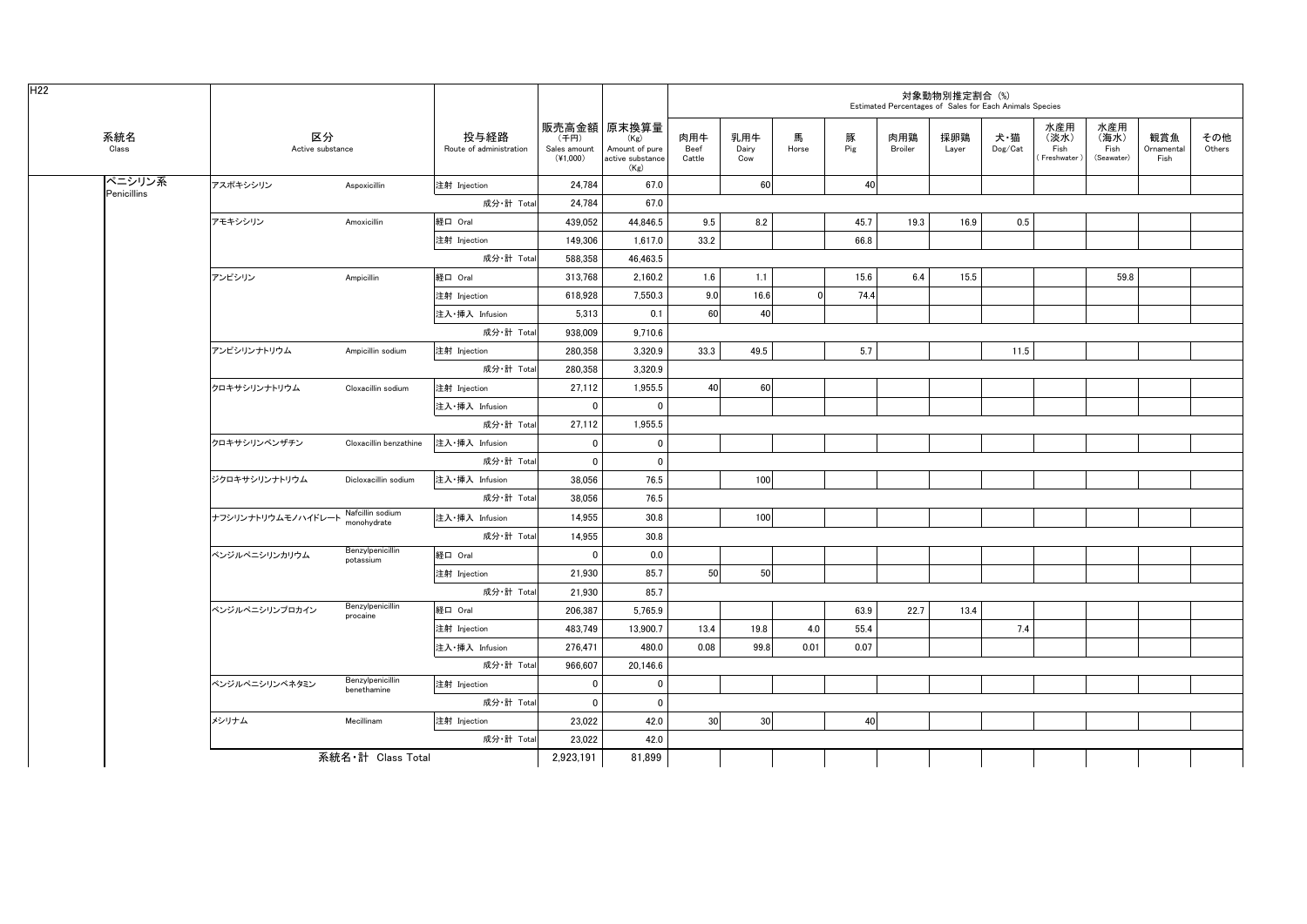| H <sub>22</sub> |         |                                                         |                             |                                 |                                    |                                                                   |                       |                     |            |          |                | 対象動物別推定割合 (%) | Estimated Percentages of Sales for Each Animals Species |                                    |                                   |                           |               |
|-----------------|---------|---------------------------------------------------------|-----------------------------|---------------------------------|------------------------------------|-------------------------------------------------------------------|-----------------------|---------------------|------------|----------|----------------|---------------|---------------------------------------------------------|------------------------------------|-----------------------------------|---------------------------|---------------|
| 系統名<br>Class    |         | 区分<br>Active substance                                  |                             | 投与経路<br>Route of administration | (千円)<br>Sales amount<br>$(*1,000)$ | 販売高金額 原末換算量<br>(Kg)<br>Amount of pure<br>active substance<br>(Kg) | 肉用牛<br>Beef<br>Cattle | 乳用牛<br>Dairy<br>Cow | 馬<br>Horse | 豚<br>Pig | 肉用鶏<br>Broiler | 採卵鶏<br>Layer  | 犬・猫<br>Dog/Cat                                          | 水産用<br>(淡水)<br>Fish<br>Freshwater) | 水産用<br>(海水)<br>Fish<br>(Seawater) | 観賞魚<br>Ornamental<br>Fish | その他<br>Others |
| ペプチド系           |         | 亜鉛バシトラシン                                                | Bacitracin zinc salt        | 経口 Oral                         | $\mathbf{0}$                       | $\mathbf 0$                                                       |                       |                     |            |          |                |               |                                                         |                                    |                                   |                           |               |
| Peptides        |         |                                                         |                             | 成分·計 Total                      | $\mathbf{0}$                       | $\mathbf{0}$                                                      |                       |                     |            |          |                |               |                                                         |                                    |                                   |                           |               |
|                 |         | チオストレプトン                                                | Thiostrepton                | 経皮 Cutaneous                    | 205,217                            | 8.9                                                               |                       |                     |            |          |                |               | 100                                                     |                                    |                                   |                           |               |
|                 |         |                                                         |                             | 成分·計 Total                      | 205,217                            | 8.9                                                               |                       |                     |            |          |                |               |                                                         |                                    |                                   |                           |               |
|                 |         | 硫酸コリスチン                                                 | Colistin sulfate            | 経口 Oral                         | 169,927                            | 10,086.1                                                          |                       |                     |            | 100      |                |               |                                                         |                                    |                                   |                           |               |
|                 |         |                                                         |                             | 成分·計 Total                      | 169,927                            | 10,086.1                                                          |                       |                     |            |          |                |               |                                                         |                                    |                                   |                           |               |
|                 |         |                                                         | 系統名·計 Class Total           |                                 | 375.144                            | 10.095                                                            |                       |                     |            |          |                |               |                                                         |                                    |                                   |                           |               |
|                 | マクロライド系 | エリスロマイシン                                                | Erythromycin                | 経口 Oral                         | 208,145                            | 19,236.0                                                          |                       |                     |            |          |                |               |                                                         |                                    | 100                               |                           |               |
| Macrolides      |         |                                                         |                             | 注射 Injection                    | 4,318                              | 18.9                                                              |                       | -5                  |            | 90       |                |               |                                                         |                                    |                                   |                           |               |
|                 |         |                                                         |                             | 注入·挿入 Infusion                  | 35,653                             | 59.2                                                              |                       | 100                 |            |          |                |               |                                                         |                                    |                                   |                           |               |
|                 |         |                                                         |                             | 成分·計 Total                      | 248,116                            | 19,314.1                                                          |                       |                     |            |          |                |               |                                                         |                                    |                                   |                           |               |
|                 |         | チオシアン酸エリスロマイシン                                          | Erythromycin<br>thiocyanate | 経口 Oral                         | $\mathbf 0$                        | $\mathbf{0}$                                                      |                       |                     |            |          |                |               |                                                         |                                    |                                   |                           |               |
|                 |         |                                                         |                             | 成分·計 Total                      | $\mathbf 0$                        | $\mathbf 0$                                                       |                       |                     |            |          |                |               |                                                         |                                    |                                   |                           |               |
|                 |         | エンボン酸スピラマイシン                                            | Spiramycin embonate         | 経口 Oral                         | $\mathbf 0$                        | $\mathbf{0}$                                                      |                       |                     |            |          |                |               |                                                         |                                    |                                   |                           |               |
|                 |         |                                                         |                             | 成分·計 Total                      | $\mathbf{0}$                       | $\mathbf{0}$                                                      |                       |                     |            |          |                |               |                                                         |                                    |                                   |                           |               |
|                 |         | ジョサマイシン                                                 | Josamycin                   | 経口 Oral                         | $\mathbf{0}$                       | $\mathbf{0}$                                                      |                       |                     |            |          |                |               |                                                         |                                    |                                   |                           |               |
|                 |         |                                                         |                             | 成分·計 Total                      | $\mathbf{0}$                       | $\mathbf 0$                                                       |                       |                     |            |          |                |               |                                                         |                                    |                                   |                           |               |
|                 |         | タイロシン                                                   | Tylosin                     | 注射 Injection                    | 118,732                            | 1,033.6                                                           | 38.6                  | 40.2                |            | 21.2     |                |               |                                                         |                                    |                                   |                           |               |
|                 |         |                                                         |                             | 成分·計 Total                      | 118,732                            | 1,033.6                                                           |                       |                     |            |          |                |               |                                                         |                                    |                                   |                           |               |
|                 |         | リン酸タイロシン                                                | Tylosin phosphate           | 経口 Oral                         | 403,811                            | 26,353.3                                                          |                       |                     |            | 63.9     | 19.7           | 16.4          |                                                         |                                    |                                   |                           |               |
|                 |         |                                                         |                             | 成分·計 Total                      | 403,811                            | 26,353.3                                                          |                       |                     |            |          |                |               |                                                         |                                    |                                   |                           |               |
|                 |         | 酒石酸タイロシン                                                | Tylosin tartrate            | 経口 Oral                         | 47,593                             | 2,452.3                                                           |                       |                     |            | 30.3     | 59.7           | 9.9           |                                                         |                                    |                                   |                           |               |
|                 |         |                                                         |                             | 成分·計 Total                      | 47,593                             | 2.452.3                                                           |                       |                     |            |          |                |               |                                                         |                                    |                                   |                           |               |
|                 |         | 酒石酸チルバロシン<br>(酒石酸酢酸イソ吉草酸タイロシン) (Acetylisovaleryltylosin | Tylvalosin tartrate         | 経口 Oral                         | 242,097                            | 9,001.5                                                           |                       |                     |            | 69.9     | 30.1           |               |                                                         |                                    |                                   |                           |               |
|                 |         |                                                         | tartrate)                   | 成分·計 Total                      | 242,097                            | 9,001.5                                                           |                       |                     |            |          |                |               |                                                         |                                    |                                   |                           |               |
|                 |         | チルミコシン                                                  | Tilmicosin                  | 注射 Injection                    | 221,252                            | 423.0                                                             | 80                    | 20                  |            |          |                |               |                                                         |                                    |                                   |                           |               |
|                 |         |                                                         |                             | 成分·計 Total                      | 221,252                            | 423.0                                                             |                       |                     |            |          |                |               |                                                         |                                    |                                   |                           |               |
|                 |         | リン酸チルミコシン                                               | Tilmicosin phosphate        | 経口 Oral                         | 356,995                            | 7,958.5                                                           | 2.2                   | 2.2                 |            | 95.5     |                |               |                                                         |                                    |                                   |                           |               |
|                 |         |                                                         |                             | 成分·計 Total                      | 356,995                            | 7,958.5                                                           |                       |                     |            |          |                |               |                                                         |                                    |                                   |                           |               |
|                 |         | ミロサマイシン                                                 | Mirosamycin                 | 経口 Oral                         | 34,656                             | 219.7                                                             |                       |                     |            | 29.3     | 9.8            | 59.1          |                                                         |                                    |                                   |                           | 1.7           |
|                 |         |                                                         |                             | 注射 Injection                    | 36,322                             | 38.2                                                              |                       |                     |            | 100      |                |               |                                                         |                                    |                                   |                           |               |
|                 |         |                                                         |                             | 成分·計 Total                      | 70,978                             | 257.9                                                             |                       |                     |            |          |                |               |                                                         |                                    |                                   |                           |               |
|                 |         |                                                         | 系統名·計 Class Total           |                                 | 1.709.574                          | 66.794                                                            |                       |                     |            |          |                |               |                                                         |                                    |                                   |                           |               |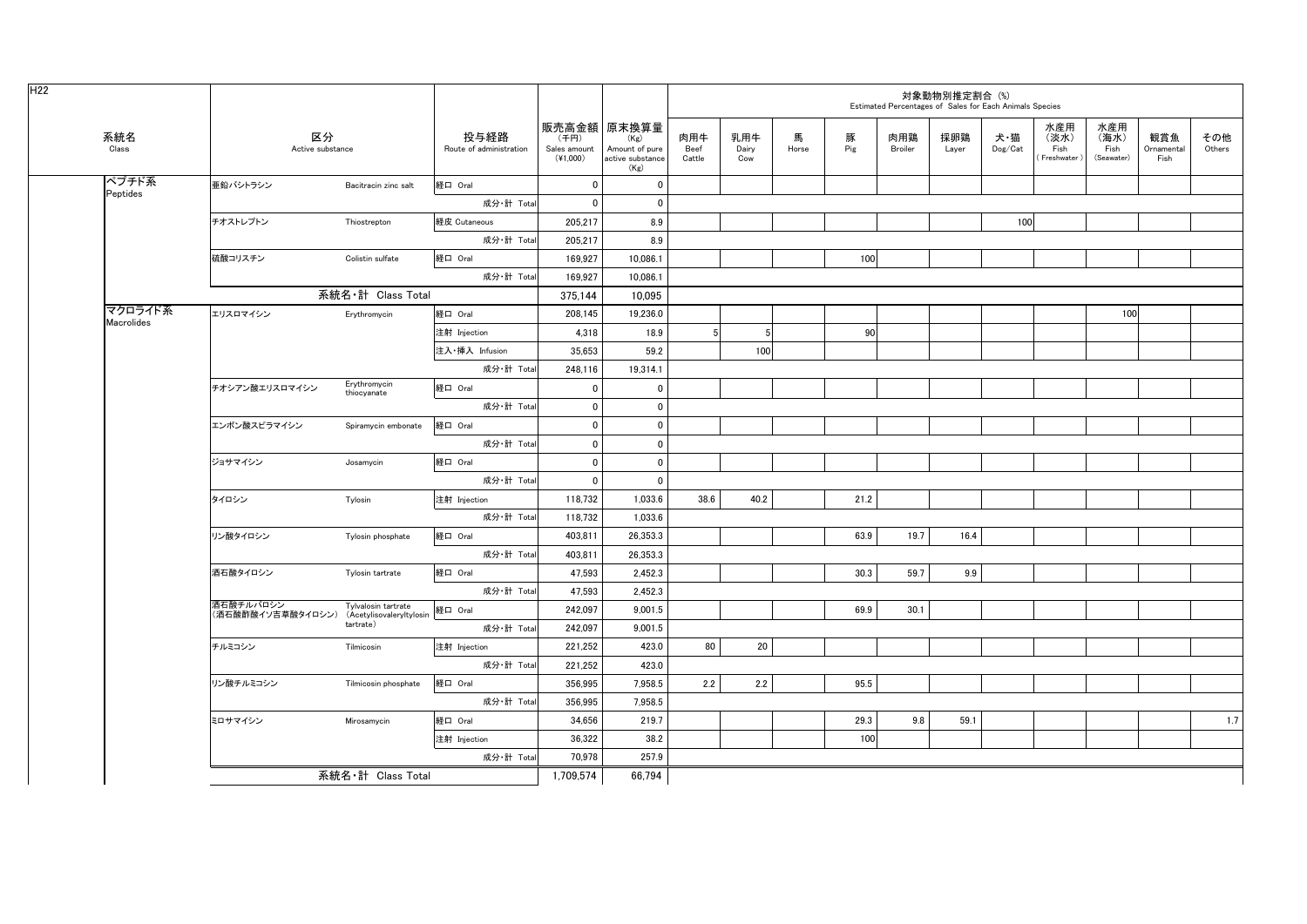|                                    |              |                        |                                 |                                    |                                                                   |                       |                     |            |          |                | 対象動物別推定割合 (%) | Estimated Percentages of Sales for Each Animals Species |                                   |                                   |                           |               |
|------------------------------------|--------------|------------------------|---------------------------------|------------------------------------|-------------------------------------------------------------------|-----------------------|---------------------|------------|----------|----------------|---------------|---------------------------------------------------------|-----------------------------------|-----------------------------------|---------------------------|---------------|
| 系統名<br>Class                       |              | 区分<br>Active substance | 投与経路<br>Route of administration | (千円)<br>Sales amount<br>$(*1,000)$ | 販売高金額 原末換算量<br>(Kg)<br>Amount of pure<br>active substance<br>(Kg) | 肉用牛<br>Beef<br>Cattle | 乳用牛<br>Dairy<br>Cow | 馬<br>Horse | 豚<br>Pig | 肉用鶏<br>Broiler | 採卵鶏<br>Layer  | 犬・猫<br>Dog/Cat                                          | 水産用<br>(淡水)<br>Fish<br>Freshwater | 水産用<br>(海水)<br>Fish<br>(Seawater) | 観賞魚<br>Ornamental<br>Fish | その他<br>Others |
| リンコマイシン系<br>Lincosaminids          | 塩酸クリンダマイシン   | Clindarnycin HCI       | 経口 Oral                         | 13,818                             | 38.3                                                              |                       |                     |            |          |                |               | 100                                                     |                                   |                                   |                           |               |
|                                    |              |                        | 成分·計 Total                      | 13,818                             | 38.3                                                              |                       |                     |            |          |                |               |                                                         |                                   |                                   |                           |               |
|                                    | 塩酸リンコマイシン    | Lincomycin HCI         | 経口 Oral                         | 470.265                            | 44,223.2                                                          |                       |                     |            | 80.9     | 5.7            |               | 0.5                                                     |                                   | 12.9                              |                           |               |
|                                    |              |                        | 注射 Injection                    | 135,839                            | 337.4                                                             |                       |                     |            | 98.4     |                |               | 1.6                                                     |                                   |                                   |                           |               |
|                                    |              |                        | 成分·計 Total                      | 606.104                            | 44.560.6                                                          |                       |                     |            |          |                |               |                                                         |                                   |                                   |                           |               |
|                                    |              | 系統名·計 Class Total      |                                 | 619,922                            | 44,599                                                            |                       |                     |            |          |                |               |                                                         |                                   |                                   |                           |               |
| 抗真菌性抗生物質<br>Antifungal antibiotics | 塩酸ミコナゾール     | Miconazole HCI         | 経皮 Cutaneous                    | 148,017                            | 671.1                                                             |                       |                     |            |          |                |               | 100                                                     |                                   |                                   |                           |               |
|                                    |              |                        | 成分·計 Total                      | 148,017                            | 671.1                                                             |                       |                     |            |          |                |               |                                                         |                                   |                                   |                           |               |
|                                    | ケトコナゾール      | ketoconazole           | 経皮 Cutaneous                    | 43,132                             | 16.8                                                              |                       |                     |            |          |                |               | 100                                                     |                                   |                                   |                           |               |
|                                    |              |                        | 成分·計 Total                      | 43,132                             | 16.8                                                              |                       |                     |            |          |                |               |                                                         |                                   |                                   |                           |               |
|                                    | ナイスタチン       | Nystatin               | 経皮 Cutaneous                    | 205,217                            | 96.4                                                              |                       |                     |            |          |                |               | 100                                                     |                                   |                                   |                           |               |
|                                    |              |                        | 成分·計 Total                      | 205,217                            | 96.4                                                              |                       |                     |            |          |                |               |                                                         |                                   |                                   |                           |               |
|                                    | ナナフロシン       | Nanafrocin             | 経皮 Cutaneous                    | 33,316                             | 0.2                                                               | 50                    | 50                  |            |          |                |               |                                                         |                                   |                                   |                           |               |
|                                    |              |                        | 成分·計 Total                      | 33.316                             | 0.2                                                               |                       |                     |            |          |                |               |                                                         |                                   |                                   |                           |               |
|                                    | ピマリシン        | Pimaricin              | その他 Others                      | $\mathbf 0$                        | $\mathbf 0$                                                       |                       |                     |            |          |                |               |                                                         |                                   |                                   |                           |               |
|                                    |              |                        | 成分·計 Total                      | $\mathbf 0$                        | $\mathbf 0$                                                       |                       |                     |            |          |                |               |                                                         |                                   |                                   |                           |               |
|                                    |              | 系統名·計 Class Total      |                                 | 429.682                            | 785                                                               |                       |                     |            |          |                |               |                                                         |                                   |                                   |                           |               |
| その他の抗生物質<br>Other antibacterials   | クロラムフェニコール   | Chloramphenicol        | 注射 Injection                    | $\mathbf{0}$                       | $\mathbf 0$                                                       |                       |                     |            |          |                |               |                                                         |                                   |                                   |                           |               |
|                                    |              |                        | その他 Others                      | 2,129                              | 0.7                                                               |                       |                     |            |          |                |               | 100                                                     |                                   |                                   |                           |               |
|                                    |              |                        | 成分·計 Total                      | 2,129                              | 0.7                                                               |                       |                     |            |          |                |               |                                                         |                                   |                                   |                           |               |
|                                    | チアムリン        | Tiamulin               | 注射 Injection                    | 12,712                             | 48.1                                                              |                       |                     |            | 100      |                |               |                                                         |                                   |                                   |                           |               |
|                                    |              |                        | 成分·計 Total                      | 12,712                             | 48.1                                                              |                       |                     |            |          |                |               |                                                         |                                   |                                   |                           |               |
|                                    | フマル酸チアムリン    | Tiamulin fumarate      | 経口 Oral                         | 469,310                            | 18,339.2                                                          |                       |                     |            | 100      |                |               |                                                         |                                   |                                   |                           |               |
|                                    |              |                        | 注射 Injection                    | 7,890                              | 33.0                                                              |                       |                     |            | 100      |                |               |                                                         |                                   |                                   |                           |               |
|                                    |              |                        | 成分·計 Total                      | 477,200                            | 18,372.2                                                          |                       |                     |            |          |                |               |                                                         |                                   |                                   |                           |               |
|                                    | ホスホマイシンカルシウム | Fosfomycin potassium   | 経口 Oral                         | 4,791                              | 150.0                                                             |                       |                     |            |          |                |               |                                                         |                                   | 100                               |                           |               |
|                                    |              |                        | 成分·計 Total                      | 4,791                              | 150.0                                                             |                       |                     |            |          |                |               |                                                         |                                   |                                   |                           |               |
|                                    | ホスホマイシンナトリウム | Fosforycin sodium      | 注射 Injection                    | 14,890                             | 43.8                                                              | 70                    | 30                  |            |          |                |               |                                                         |                                   |                                   |                           |               |
|                                    |              |                        | 成分·計 Total                      | 14,890                             | 43.8                                                              |                       |                     |            |          |                |               |                                                         |                                   |                                   |                           |               |
|                                    | 塩酸バルネムリン     | Valnemuline HCI        | 経口 Oral                         | 79,053                             | 672.5                                                             |                       |                     |            | 100      |                |               |                                                         |                                   |                                   |                           |               |
|                                    |              |                        | 成分·計 Total                      | 79,053                             | 672.5                                                             |                       |                     |            |          |                |               |                                                         |                                   |                                   |                           |               |
|                                    |              | 系統名·計 Class Total      |                                 | 590,775                            | 19,287                                                            |                       |                     |            |          |                |               |                                                         |                                   |                                   |                           |               |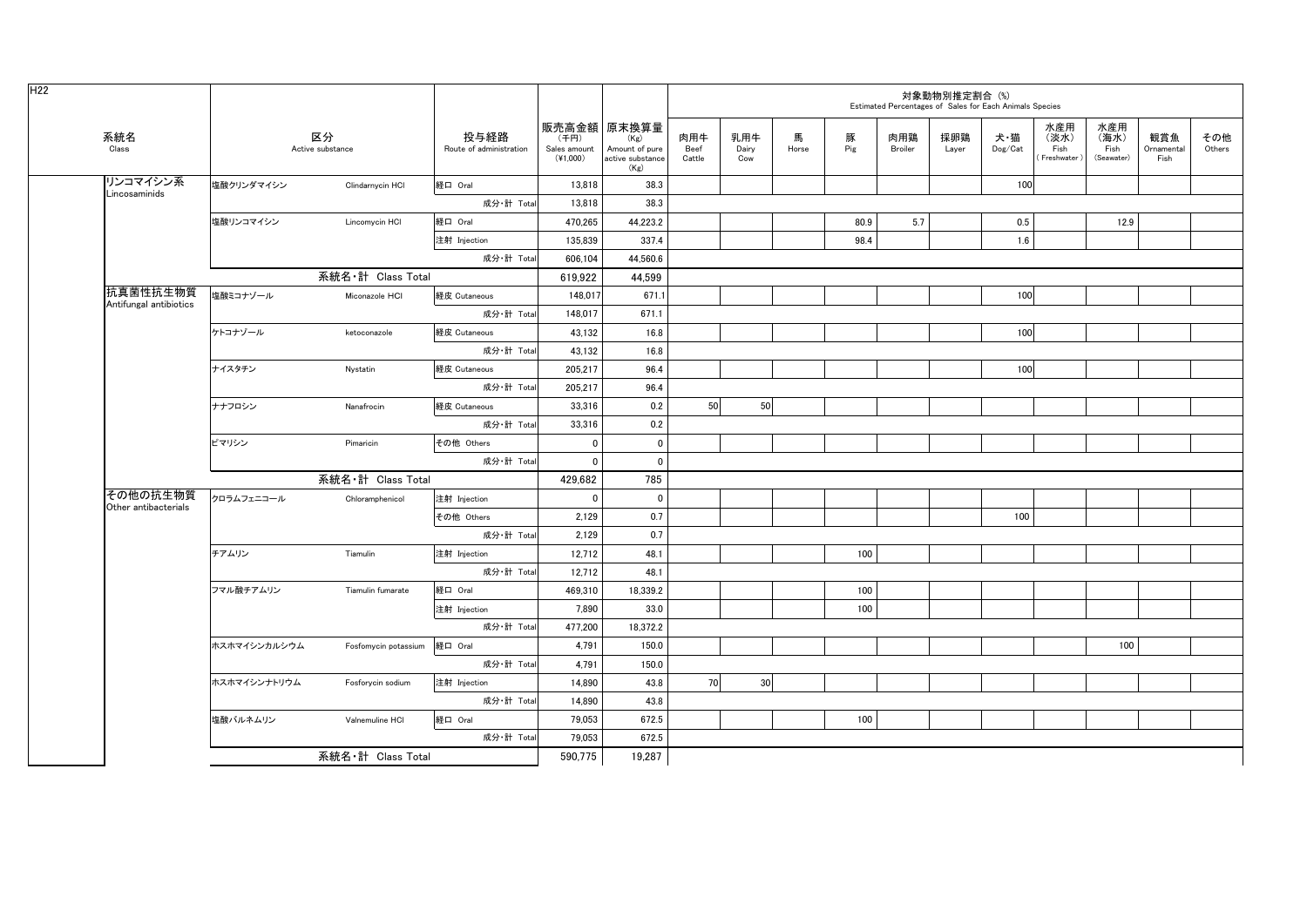| H <sub>22</sub>    |                       |                        |                                           |                                 |                                                   |                                                    |                       |                     |            |          | Estimated Percentages of Sales for Each Animals Species | 対象動物別推定割合 (%) |                                    |                                     |                                   |                           |               |
|--------------------|-----------------------|------------------------|-------------------------------------------|---------------------------------|---------------------------------------------------|----------------------------------------------------|-----------------------|---------------------|------------|----------|---------------------------------------------------------|---------------|------------------------------------|-------------------------------------|-----------------------------------|---------------------------|---------------|
|                    | 系統名<br>Class          | 区分<br>Active substance |                                           | 投与経路<br>Route of administration | 販売高金額 原末換算量<br>(千円)<br>Sales amount<br>$(*1,000)$ | (Kg)<br>Amount of pure<br>active substance<br>(Kg) | 肉用牛<br>Beef<br>Cattle | 乳用牛<br>Dairy<br>Cow | 馬<br>Horse | 豚<br>Pig | 肉用鶏<br>Broiler                                          | 採卵鶏<br>Layer  | 犬・猫<br>$\mathsf{Dog}/\mathsf{Cat}$ | 水産用<br>(淡水)<br>Fish<br>(Freshwater) | 水産用<br>(海水)<br>Fish<br>(Seawater) | 観賞魚<br>Ornamental<br>Fish | その他<br>Others |
| 合成抗菌剤<br>Synthetic | キノロン系<br>Quinolones   | オキソリン酸                 | Oxolinic acid                             | 経口 Oral                         | 67,199                                            | 1,280.8                                            | 1.3                   | 0.3                 |            | 0.7      | 4.9                                                     |               |                                    | 10.1                                | 78.3                              | 4.4                       |               |
| antibacterials     |                       |                        |                                           | 注射 Injection                    | $\mathbf 0$                                       | 0.0                                                |                       |                     |            |          |                                                         |               |                                    |                                     |                                   |                           |               |
|                    |                       |                        |                                           | 成分·計 Total                      | 67,199                                            | 1,280.8                                            |                       |                     |            |          |                                                         |               |                                    |                                     |                                   |                           |               |
|                    |                       |                        | 系統名·計 Class Total                         |                                 | 67,199                                            | 1,281                                              |                       |                     |            |          |                                                         |               |                                    |                                     |                                   |                           |               |
|                    | サルファ剤<br>Sulfonamides | スルファキノキサリン             | Sulfaquinoxalin                           | 経口 Oral                         | 5,864                                             | 117.0                                              |                       |                     |            |          | 100                                                     |               |                                    |                                     |                                   |                           |               |
|                    |                       |                        |                                           | 成分·計 Total                      | 5,864                                             | 117.0                                              |                       |                     |            |          |                                                         |               |                                    |                                     |                                   |                           |               |
|                    |                       | スルファクロルピリダジンナトリウム      | Sulfachlorpyridazine<br>sodium            | 経口 Oral                         | $\mathbf 0$                                       | $\mathbf 0$                                        |                       |                     |            |          |                                                         |               |                                    |                                     |                                   |                           |               |
|                    |                       |                        |                                           | 成分·計 Total                      | $\mathbf{0}$                                      | $\mathbf{0}$                                       |                       |                     |            |          |                                                         |               |                                    |                                     |                                   |                           |               |
|                    |                       | スルファジアジン               | Sulfadiazine                              | 経口 Oral                         | 11,914                                            | 68.3                                               |                       |                     |            |          |                                                         |               | 100                                |                                     |                                   |                           |               |
|                    |                       |                        |                                           | 注射 Injection                    | 15.715                                            | 50.4                                               |                       |                     |            |          |                                                         |               | 100                                |                                     |                                   |                           |               |
|                    |                       |                        |                                           | 成分·計 Total                      | 27,629                                            | 118.7                                              |                       |                     |            |          |                                                         |               |                                    |                                     |                                   |                           |               |
|                    |                       | スルファジミジン (スルファメサジン)    | Sulfadimidine(Sulfameth 経口 Oral<br>azine) |                                 | 29,202                                            | 2,654.0                                            |                       |                     |            | 100      |                                                         |               |                                    |                                     |                                   |                           |               |
|                    |                       |                        |                                           | 成分·計 Total                      | 29,202                                            | 2,654.0                                            |                       |                     |            |          |                                                         |               |                                    |                                     |                                   |                           |               |
|                    |                       | スルファジメトキシン             | Sulfadimethoxine                          | 経口 Oral                         | 4,592                                             | 313.1                                              |                       |                     |            | 91.7     | 8.1                                                     |               |                                    |                                     |                                   | 0.2                       | 0.02          |
|                    |                       |                        |                                           | 注射 Injection                    | 20,546                                            | 1,171.8                                            | 25.2                  | 44.6                | 6.6        | 23.6     |                                                         |               |                                    |                                     |                                   |                           |               |
|                    |                       |                        |                                           | 成分·計 Total                      | 25,138                                            | 1,485                                              |                       |                     |            |          |                                                         |               |                                    |                                     |                                   |                           |               |
|                    |                       | スルファジメトキシンナトリウム        |                                           |                                 | 22,733                                            | 2130.3                                             | 0.3                   | 1.2                 |            | 11.5     | 70.6                                                    | 14.8          |                                    |                                     |                                   | 1.5                       |               |
|                    |                       |                        |                                           | 成分·計 Total                      | 22,733                                            | 2,130.3                                            |                       |                     |            |          |                                                         |               |                                    |                                     |                                   |                           |               |
|                    |                       | スルファドキシン               | Sulfadoxine                               | 注射 Injection                    | 33,873                                            | 306.2                                              |                       |                     |            | 100      |                                                         |               |                                    |                                     |                                   |                           |               |
|                    |                       |                        |                                           | 成分·計 Total                      | 33.873                                            | 306.2                                              |                       |                     |            |          |                                                         |               |                                    |                                     |                                   |                           |               |
|                    |                       | スルファメトキサゾール            | Sulfamethoxazole                          | 経口 Oral                         | 384,343                                           | 56,552.4                                           |                       |                     |            | 97.5     | 1.4                                                     | 1.1           |                                    |                                     |                                   |                           |               |
|                    |                       |                        |                                           | 成分·計 Total                      | 384,343                                           | 56,552.4                                           |                       |                     |            |          |                                                         |               |                                    |                                     |                                   |                           |               |
|                    |                       | スルファメトキシピリダジン          | Sulfamethoxypyridazin                     | 経口 Oral                         | $\mathbf{0}$                                      | $\mathbf{0}$                                       |                       |                     |            |          |                                                         |               |                                    |                                     |                                   |                           |               |
|                    |                       |                        |                                           | 注射 Injection                    | $\mathbf 0$                                       | $\mathbf 0$                                        |                       |                     |            |          |                                                         |               |                                    |                                     |                                   |                           |               |
|                    |                       |                        |                                           | 成分·計 Total                      | $\mathbf 0$                                       | $\mathbf{0}$                                       |                       |                     |            |          |                                                         |               |                                    |                                     |                                   |                           |               |
|                    |                       | スルファメラジンナトリウム          | Sulfamerazine sodium                      | 経口 Oral                         | 21,807                                            | 410.5                                              |                       |                     |            |          |                                                         |               |                                    |                                     |                                   | 99.99                     | 0.01          |
|                    |                       |                        |                                           | 成分·計 Total                      | 21,807                                            | 410.5                                              |                       |                     |            |          |                                                         |               |                                    |                                     |                                   |                           |               |
|                    |                       | スルファモイルダプソン            | SulfamoyIdapsone                          | 経口 Oral                         | $\mathbf 0$                                       | 0.0                                                |                       |                     |            |          |                                                         |               |                                    |                                     |                                   |                           |               |
|                    |                       |                        |                                           | 注射 Injection                    | 5,072                                             | 55.9                                               |                       |                     |            | 100      |                                                         |               |                                    |                                     |                                   |                           |               |
|                    |                       |                        |                                           | 成分·計 Total                      | 5,072                                             | 55.9                                               |                       |                     |            |          |                                                         |               |                                    |                                     |                                   |                           |               |
|                    |                       | スルファモノメトキシン            | Sulfamonomethoxin                         | 経口 Oral                         | 372,560                                           | 26,015.4                                           | 15.2                  | 13.9                | 5.5        | 40.3     | 8.6                                                     | 6.3           | 1.1                                | 7.3                                 | 1.7                               |                           |               |
|                    |                       |                        |                                           | 注射 Injection                    | 42,840                                            | 2,255.7                                            | 20                    | 40                  | 10         | 30       |                                                         |               |                                    |                                     |                                   |                           |               |
|                    |                       |                        |                                           | 成分·計 Total                      | 415,400                                           | 28,271                                             |                       |                     |            |          |                                                         |               |                                    |                                     |                                   |                           |               |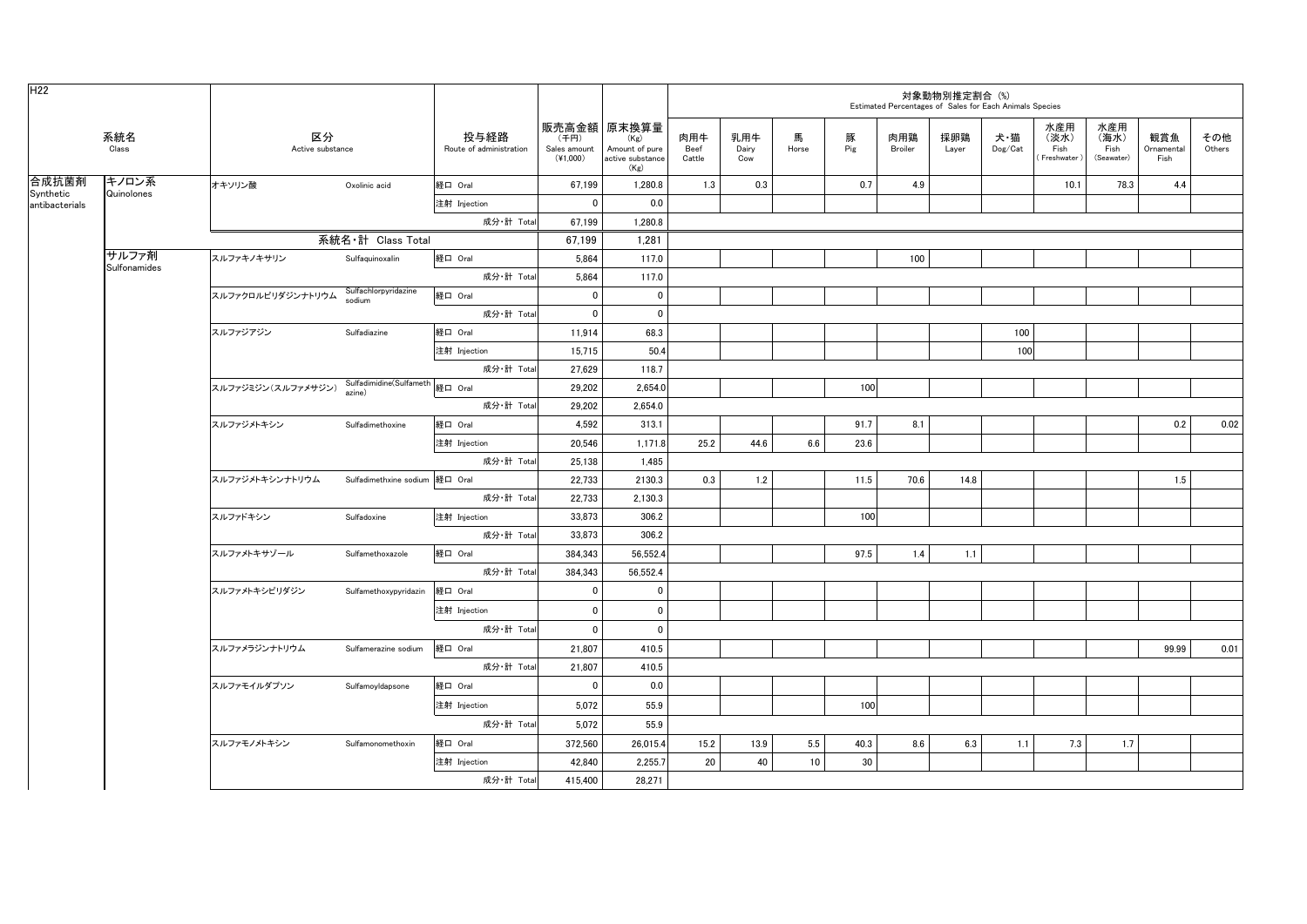|                                           |                        |                              |                                 |                                    |                                                                   |                       |                     |            |          |                | 対象動物別推定割合(%) | Estimated Percentages of Sales for Each Animals Species |                                     |                                   |                           |               |
|-------------------------------------------|------------------------|------------------------------|---------------------------------|------------------------------------|-------------------------------------------------------------------|-----------------------|---------------------|------------|----------|----------------|--------------|---------------------------------------------------------|-------------------------------------|-----------------------------------|---------------------------|---------------|
| 系統名<br>Class                              | 区分<br>Active substance |                              | 投与経路<br>Route of administration | (千円)<br>Sales amount<br>$(*1,000)$ | 販売高金額 原末換算量<br>(Kg)<br>Amount of pure<br>active substance<br>(Kg) | 肉用牛<br>Beef<br>Cattle | 乳用牛<br>Dairy<br>Cow | 馬<br>Horse | 豚<br>Pig | 肉用鶏<br>Broiler | 採卵鶏<br>Layer | 犬・猫<br>Dog/Cat                                          | 水産用<br>(淡水)<br>Fish<br>(Freshwater) | 水産用<br>(海水)<br>Fish<br>(Seawater) | 観賞魚<br>Ornamental<br>Fish | その他<br>Others |
|                                           | スルファモノメトキシンナトリウム       | Sulfarnomethoxine<br>sodium  | 経口 Oral                         | 50,030                             | 4894.0                                                            | 5.5                   | 5.5                 | 0.5        | 9.0      |                |              | 3.3                                                     | 61.0                                | 15.2                              |                           |               |
|                                           |                        |                              | 成分·計 Total                      | 50,030                             | 4,894.0                                                           |                       |                     |            |          |                |              |                                                         |                                     |                                   |                           |               |
|                                           | ホモスルファミン               | Homosulfamine                | 経口 Oral                         | 0                                  | 0                                                                 |                       |                     |            |          |                |              |                                                         |                                     |                                   |                           |               |
|                                           |                        |                              | 成分·計 Total                      | $\overline{\mathbf{0}}$            | $\mathbf 0$                                                       |                       |                     |            |          |                |              |                                                         |                                     |                                   |                           |               |
|                                           |                        | 系統名·計 Class Total            |                                 | 1,021,091                          | 96.995                                                            |                       |                     |            |          |                |              |                                                         |                                     |                                   |                           |               |
| チアンフェニコール系 チアンフェニコール<br>Thiamphenicol and |                        | Thiamphenicol                | 経口 Oral                         | 169,012                            | 14,091.7                                                          |                       |                     |            | 79.9     | 5.7            |              |                                                         |                                     | 14.4                              |                           |               |
| derivateives                              |                        |                              | 注射 Injection                    | $\overline{\mathbf{0}}$            | 0                                                                 |                       |                     |            |          |                |              |                                                         |                                     |                                   |                           |               |
|                                           |                        |                              | 成分·計 Total                      | 169,012                            | 14,091.7                                                          |                       |                     |            |          |                |              |                                                         |                                     |                                   |                           |               |
|                                           | フロルフェニコール              | Florfenicol                  | 経口 Oral                         | 577.277                            | 5.163.1                                                           |                       |                     |            | 90.7     |                |              |                                                         |                                     | 9.3                               |                           |               |
|                                           |                        |                              | 注射 Injection                    | 482.201                            | 2.903.8                                                           | 60.7                  | 14.1                |            | 25.3     |                |              |                                                         |                                     |                                   |                           |               |
|                                           |                        |                              | 成分·計 Total                      | 1,059,478                          | 8,066.9                                                           |                       |                     |            |          |                |              |                                                         |                                     |                                   |                           |               |
|                                           |                        | 系統名·計 Class Total            |                                 | 1,228,490                          | 22,159                                                            |                       |                     |            |          |                |              |                                                         |                                     |                                   |                           |               |
| フラン系<br>Furan and derivatives             | ニトロフラゾン                | Nitrofurazone                | 経口 Oral                         | 21,968                             | 417.0                                                             |                       |                     |            |          |                |              |                                                         |                                     |                                   | 100                       |               |
|                                           |                        |                              | 成分·計 Total                      | 21.968                             | 417.0                                                             |                       |                     |            |          |                |              |                                                         |                                     |                                   |                           |               |
|                                           | ニフルスチレン酸ナトリウム          | Nifurstyrenic acid<br>sodium | 経口 Oral                         | 189,718                            | 2,753.6                                                           |                       |                     |            |          |                |              |                                                         |                                     | 78.3                              | 21.7                      |               |
|                                           |                        |                              | 成分·計 Total                      | 189,718                            | 2,753.6                                                           |                       |                     |            |          |                |              |                                                         |                                     |                                   |                           |               |
|                                           |                        | 系統名·計 Class Total            |                                 | 211,686                            | 3,171                                                             |                       |                     |            |          |                |              |                                                         |                                     |                                   |                           |               |
| フルオロキノロン系                                 | エンロフロキサシン              | Enrofloxacin                 | 経口 Oral                         | 870,609                            | 1,701.4                                                           | 1.1                   | 0.5                 |            |          | 77.7           |              | 20.6                                                    |                                     |                                   |                           |               |
| Fluoroquinolones                          |                        |                              | 注射 Injection                    | 654,067                            | 683.7                                                             | 26.4                  | 29.8                |            | 34.2     |                |              | 9.5                                                     |                                     |                                   |                           |               |
|                                           |                        |                              | 成分·計 Total                      | 1,524,676                          | 2,385.1                                                           |                       |                     |            |          |                |              |                                                         |                                     |                                   |                           |               |
|                                           | オフロキサシン                | Ofloxacin                    | 経口 Oral                         | 294,680                            | 1,023.9                                                           |                       |                     |            |          | 71.3           | 17.8         | 10.9                                                    |                                     |                                   |                           |               |
|                                           |                        |                              | 経皮 Cutaneous                    | 43,132                             | 167.7                                                             |                       |                     |            |          |                |              | 100                                                     |                                     |                                   |                           |               |
|                                           |                        |                              | 成分·計 Total                      | 337,812                            | 1,191.6                                                           |                       |                     |            |          |                |              |                                                         |                                     |                                   |                           |               |
|                                           | オルビフロキサシン              | Orbifloxacin                 | 経口 Oral                         | 189,220                            | 52.6                                                              |                       |                     |            |          |                |              | 100                                                     |                                     |                                   |                           |               |
|                                           |                        |                              | 注射 Injection                    | 336,995                            | 604.7                                                             |                       | 26.8                |            | 62.5     |                |              | 10.7                                                    |                                     |                                   |                           |               |
|                                           |                        |                              | 経皮 Cutaneous                    | 276.539                            | 21.9                                                              |                       |                     |            |          |                |              | 100                                                     |                                     |                                   |                           |               |
|                                           |                        |                              | 成分·計 Total                      | 802,754                            | 679.1                                                             |                       |                     |            |          |                |              |                                                         |                                     |                                   |                           |               |
|                                           | ノルフロキサシン               | Norfloxacin                  | 経口 Oral                         | 64,107                             | 1624.6                                                            |                       |                     |            | 51.8     | 38.6           | 9.6          |                                                         |                                     |                                   |                           |               |
|                                           |                        |                              | 成分·計 Total                      | 64.107                             | 1,624.6                                                           |                       |                     |            |          |                |              |                                                         |                                     |                                   |                           |               |
|                                           | マルボフロキサシン              | Marbofloxacin                | 経口 Oral                         | 96,339                             | 57.5                                                              |                       |                     |            |          |                |              | 100                                                     |                                     |                                   |                           |               |
|                                           |                        |                              | 注射 Injection                    | 103.170                            | 56.6                                                              | 72                    |                     |            | 28       |                |              |                                                         |                                     |                                   |                           |               |
|                                           |                        |                              | 成分·計 Total                      | 199,509                            | 114.1                                                             |                       |                     |            |          |                |              |                                                         |                                     |                                   |                           |               |
|                                           | メシル酸ダノフロキサシン           | Danofloxacin mesilate        | 経口 Oral                         | $\overline{\mathbf{0}}$            | $\mathbf 0$                                                       |                       |                     |            |          |                |              |                                                         |                                     |                                   |                           |               |
|                                           |                        |                              | 注射 Injection                    | 126.178                            | 87.9                                                              | 15                    | 15                  |            | 70       |                |              |                                                         |                                     |                                   |                           |               |
|                                           |                        |                              | 成分·計 Total                      | 126.178                            | 87.9                                                              |                       |                     |            |          |                |              |                                                         |                                     |                                   |                           |               |
|                                           |                        |                              |                                 |                                    |                                                                   |                       |                     |            |          |                |              |                                                         |                                     |                                   |                           |               |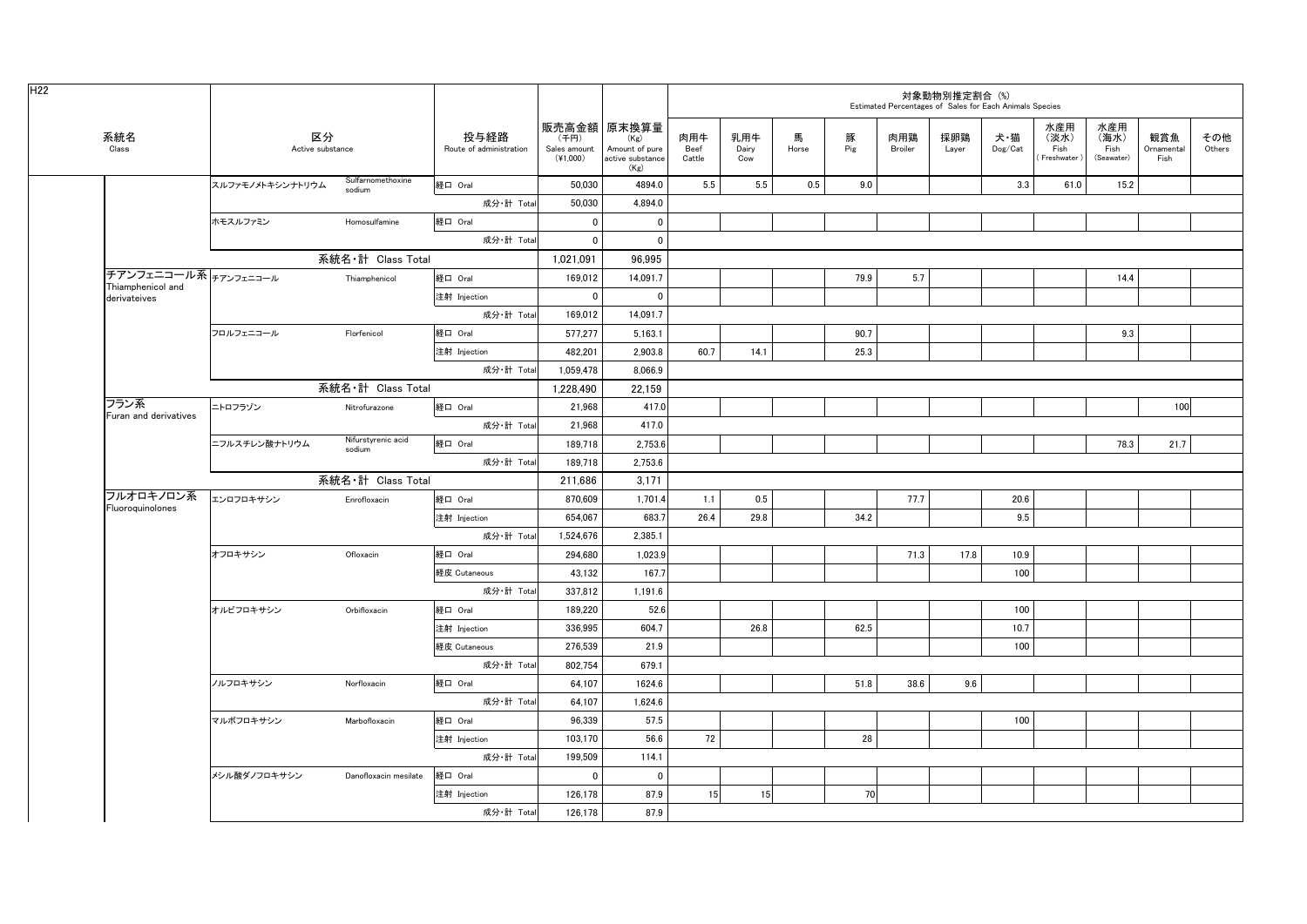| H <sub>22</sub>      |                                                 |             |                               |                                 |                                  |                                                                   |                       |                     |            |          | Estimated Percentages of Sales for Each Animals Species | 対象動物別推定割合 (%) |                |                                   |                                   |                           |               |
|----------------------|-------------------------------------------------|-------------|-------------------------------|---------------------------------|----------------------------------|-------------------------------------------------------------------|-----------------------|---------------------|------------|----------|---------------------------------------------------------|---------------|----------------|-----------------------------------|-----------------------------------|---------------------------|---------------|
|                      | 系統名<br>Class                                    |             | 区分<br>Active substance        | 投与経路<br>Route of administration | (千円)<br>Sales amount<br>(41,000) | 販売高金額 原末換算量<br>(Kg)<br>Amount of pure<br>active substance<br>(Kg) | 肉用牛<br>Beef<br>Cattle | 乳用牛<br>Dairy<br>Cow | 馬<br>Horse | 豚<br>Pig | 肉用鶏<br>Broiler                                          | 採卵鶏<br>Layer  | 犬・猫<br>Dog/Cat | 水産用<br>(淡水)<br>Fish<br>Freshwater | 水産用<br>(海水)<br>Fish<br>(Seawater) | 観賞魚<br>Ornamental<br>Fish | その他<br>Others |
|                      |                                                 | 塩酸ロメフロキサシン  | Lomefloxacin<br>hydrochloride | その他 Others                      | 64,920                           | 3.0                                                               |                       |                     |            |          |                                                         |               | 100            |                                   |                                   |                           |               |
|                      |                                                 |             |                               | 成分·計 Total                      | 64.920                           | 3.0                                                               |                       |                     |            |          |                                                         |               |                |                                   |                                   |                           |               |
|                      |                                                 |             | 系統名·計 Class Total             |                                 | 3,119,956                        | 6,085                                                             |                       |                     |            |          |                                                         |               |                |                                   |                                   |                           |               |
|                      | その他の合成抗菌剤 <sub>オルメトプリム</sub><br>Other synthetic |             | Ormetoprim                    | 経口 Oral                         | 108,050                          | 1,117.1                                                           | 34.5                  | 34.5                |            | 17.6     | 10.8                                                    |               |                | 2.7                               |                                   |                           |               |
|                      | antibacterials                                  |             |                               | 成分·計 Total                      | 108,050                          | 1,117.1                                                           |                       |                     |            |          |                                                         |               |                |                                   |                                   |                           |               |
|                      |                                                 | トリメトプリム     | Trimethoprim                  | 経口 Oral                         | 396,257                          | 11,751.2                                                          |                       |                     |            | 98.6     | 0.8                                                     | 0.6           | 0.1            |                                   |                                   |                           |               |
|                      |                                                 |             |                               | 注射 Injection                    | 49,588                           | 71.3                                                              |                       |                     |            | 85.9     |                                                         |               | 14.1           |                                   |                                   |                           |               |
|                      |                                                 |             |                               | 成分·計 Total                      | 445,845                          | 11,822.5                                                          |                       |                     |            |          |                                                         |               |                |                                   |                                   |                           |               |
|                      |                                                 | ミロキサシン      | Miloxacin                     | その他 Others                      | $\mathbf 0$                      | $\mathbf 0$                                                       |                       |                     |            |          |                                                         |               |                |                                   |                                   |                           |               |
|                      |                                                 |             |                               | 成分·計 Total                      | $\mathbf 0$                      | $\mathbf 0$                                                       |                       |                     |            |          |                                                         |               |                |                                   |                                   |                           |               |
|                      |                                                 |             | 系統名·計 Class Total             |                                 | 553,895                          | 12,940                                                            |                       |                     |            |          |                                                         |               |                |                                   |                                   |                           |               |
| 駆虫剤<br>Anthelmintics | アベルメクチン系<br>Avermectins                         | イベルメクチン     | Ivermectin                    | 経口 Oral                         | 209,264                          | 167.0                                                             | 6.5                   | 25.9                | 2.7        | 64.6     |                                                         |               | 0.3            |                                   |                                   |                           |               |
|                      |                                                 |             |                               | 注射 Injection                    | 186,759                          | 48.3                                                              | 31.3                  | 22.5                |            | 46.1     |                                                         |               |                |                                   |                                   |                           |               |
|                      |                                                 |             |                               | 経皮 Cutaneous                    | 514,355                          | 219.1                                                             | 67.1                  | 32.9                |            |          |                                                         |               | 0.001          |                                   |                                   |                           |               |
|                      |                                                 |             |                               | 成分·計 Total                      | 910,378                          | 434.4                                                             |                       |                     |            |          |                                                         |               |                |                                   |                                   |                           |               |
|                      |                                                 | エプリノメクチン    | Eprinomectin                  | 経皮 Cutaneous                    | 215,555                          | 60.3                                                              |                       | 100                 |            |          |                                                         |               |                |                                   |                                   |                           |               |
|                      |                                                 |             |                               | 成分·計 Total                      | 215,555                          | 60.3                                                              |                       |                     |            |          |                                                         |               |                |                                   |                                   |                           |               |
|                      |                                                 | セラメクチン      | Selamectin                    | 経皮 Cutaneous                    | 858,168                          | 75.4                                                              |                       |                     |            |          |                                                         |               | 100            |                                   |                                   |                           |               |
|                      |                                                 |             |                               | 成分·計 Total                      | 858,168                          | 75.4                                                              |                       |                     |            |          |                                                         |               |                |                                   |                                   |                           |               |
|                      |                                                 | ドラメクチン      | Doramectin                    | 注射 Injection                    | 122,758                          | 17.6                                                              | 10                    |                     |            | 90       |                                                         |               |                |                                   |                                   |                           |               |
|                      |                                                 |             |                               | 成分·計 Total                      | 122,758                          | 17.6                                                              |                       |                     |            |          |                                                         |               |                |                                   |                                   |                           |               |
|                      |                                                 | ミルベマイシンオキシム | Miblemycin oxime              | 経口 Oral                         | 1,233,193                        | 21.2                                                              |                       |                     |            |          |                                                         |               | 100            |                                   |                                   |                           |               |
|                      |                                                 |             |                               | 成分·計 Total                      | 1,233,193                        | 21.2                                                              |                       |                     |            |          |                                                         |               |                |                                   |                                   |                           |               |
|                      |                                                 | モキシデクチン     | Moxidectin                    | 経口 Oral                         | 758,374                          | 0.2                                                               |                       |                     |            |          |                                                         |               | 100            |                                   |                                   |                           |               |
|                      |                                                 |             |                               | 注射 Injection                    | 31,730                           | 0.1                                                               |                       |                     |            |          |                                                         |               | 100            |                                   |                                   |                           |               |
|                      |                                                 |             |                               | 経皮 Cutaneous                    | 39,841                           | 16.8                                                              | 30                    | 70                  |            |          |                                                         |               |                |                                   |                                   |                           |               |
|                      |                                                 |             |                               | 成分·計 Total                      | 829,945                          | 17.1                                                              |                       |                     |            |          |                                                         |               |                |                                   |                                   |                           |               |
|                      |                                                 |             | 系統名·計 Class Total             |                                 | 4,169,997                        | 626                                                               |                       |                     |            |          |                                                         |               |                |                                   |                                   |                           |               |
|                      | チアベンダゾール系<br>Tiabendazole and                   | トリクラベンダゾール  | Triclabendazole               | 経口 Oral                         | 21,433                           | 467.2                                                             | 100                   |                     |            |          |                                                         |               |                |                                   |                                   |                           |               |
|                      | derivatives                                     |             |                               | 成分·計 Total                      | 21,433                           | 467.2                                                             |                       |                     |            |          |                                                         |               |                |                                   |                                   |                           |               |
|                      |                                                 | フェンベンダゾール   | Fenbendazol                   | 経口 Oral                         | 207,630                          | 2,768.4                                                           |                       |                     |            | 100      |                                                         |               |                |                                   |                                   |                           |               |
|                      |                                                 |             |                               | 成分·計 Total                      | 207,630                          | 2,768.4                                                           |                       |                     |            |          |                                                         |               |                |                                   |                                   |                           |               |
|                      |                                                 |             | 系統名·計 Class Total             |                                 | 229.063                          | 3,236                                                             |                       |                     |            |          |                                                         |               |                |                                   |                                   |                           |               |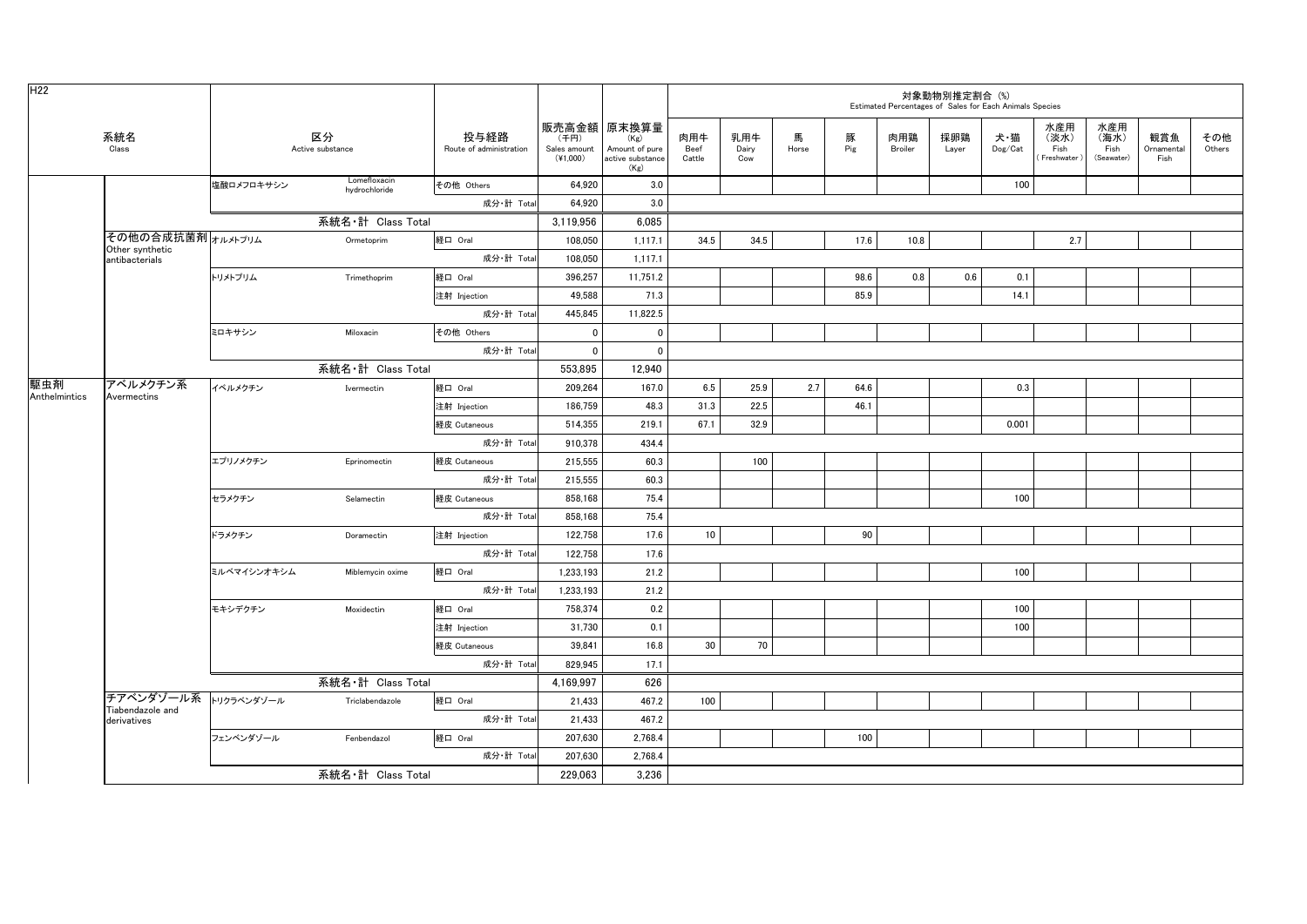| H <sub>22</sub>                       |            |                        |                                |                                 |                                    |                                                                   |                       |                     |            |          | Estimated Percentages of Sales for Each Animals Species | 対象動物別推定割合 (%) |                |                                     |                                   |                           |               |
|---------------------------------------|------------|------------------------|--------------------------------|---------------------------------|------------------------------------|-------------------------------------------------------------------|-----------------------|---------------------|------------|----------|---------------------------------------------------------|---------------|----------------|-------------------------------------|-----------------------------------|---------------------------|---------------|
| 系統名<br>Class                          |            | 区分<br>Active substance |                                | 投与経路<br>Route of administration | (千円)<br>Sales amount<br>$(*1,000)$ | 販売高金額 原末換算量<br>(Kg)<br>Amount of pure<br>active substance<br>(Kg) | 肉用牛<br>Beef<br>Cattle | 乳用牛<br>Dairy<br>Cow | 馬<br>Horse | 豚<br>Pig | 肉用鶏<br>Broiler                                          | 採卵鶏<br>Layer  | 犬・猫<br>Dog/Cat | 水産用<br>(淡水)<br>Fish<br>(Freshwater) | 水産用<br>(海水)<br>Fish<br>(Seawater) | 観賞魚<br>Ornamental<br>Fish | その他<br>Others |
| ピペラジン系<br>Piperazines                 | アジピン酸ピペラジン |                        | Piperazine adipate             | 経口 Oral                         | 8,533                              | 3,098.9                                                           |                       |                     |            | 99.7     |                                                         |               | 0.3            |                                     |                                   |                           |               |
|                                       |            |                        |                                | 成分·計 Total                      | 8,533                              | 3,098.9                                                           |                       |                     |            |          |                                                         |               |                |                                     |                                   |                           |               |
|                                       | クエン酸ピペラジン  |                        | Piperazine citrate             | 経口 Oral                         | 27,968                             | 393.5                                                             |                       |                     |            |          |                                                         |               | 100            |                                     |                                   |                           |               |
|                                       |            |                        |                                | 成分·計 Total                      | 27,968                             | 393.5                                                             |                       |                     |            |          |                                                         |               |                |                                     |                                   |                           |               |
|                                       | 二硫化炭素ピペラジン |                        | Piperazine carbon<br>disulfide | 経口 Oral                         | $\mathbf{0}$                       | $\mathbf{0}$                                                      |                       |                     |            |          |                                                         |               |                |                                     |                                   |                           |               |
|                                       |            |                        |                                | 成分·計 Total                      | $\mathbf 0$                        | $\mathbf 0$                                                       |                       |                     |            |          |                                                         |               |                |                                     |                                   |                           |               |
|                                       | リン酸ピペラジン   |                        | Piperazine sulfate             | 経口 Oral                         | 2,650                              | 68.6                                                              |                       |                     |            |          |                                                         |               |                |                                     |                                   |                           | 100           |
|                                       |            |                        |                                | 成分·計 Total                      | 2,650                              | 68.6                                                              |                       |                     |            |          |                                                         |               |                |                                     |                                   |                           |               |
|                                       |            |                        | 系統名·計 Class Total              |                                 | 39,151                             | 3,561.0                                                           |                       |                     |            |          |                                                         |               |                |                                     |                                   |                           |               |
| その他の駆虫剤<br><b>Other Anthelmintics</b> | エモデプシド     |                        | Emodepside                     | 経口 Oral                         | 28,213                             | 1.0                                                               |                       |                     |            |          |                                                         |               | 100            |                                     |                                   |                           |               |
|                                       |            |                        |                                | 成分·計 Total                      | 28,213                             | 1.0                                                               |                       |                     |            |          |                                                         |               |                |                                     |                                   |                           |               |
|                                       | 塩酸レバミゾール   |                        | Levamisole HCI                 | 経口 Oral                         | 26.204                             | 388.8                                                             | 11.3                  | 5.8                 |            | 47.0     | 3.9                                                     | 3.9           |                |                                     |                                   |                           | 28.2          |
|                                       |            |                        |                                | 成分·計 Total                      | 26,204                             | 388.8                                                             |                       |                     |            |          |                                                         |               |                |                                     |                                   |                           |               |
|                                       | オキシクロザニド   |                        | Oxyclozanide                   | 注射 Injection                    | $\mathbf 0$                        | $\mathbf 0$                                                       |                       |                     |            |          |                                                         |               |                |                                     |                                   |                           |               |
|                                       |            |                        |                                | 成分·計 Total                      | $\mathbf 0$                        | $\mathbf 0$                                                       |                       |                     |            |          |                                                         |               |                |                                     |                                   |                           |               |
|                                       | カマラ        |                        | Kamala                         | 経口 Oral                         | 1,265                              | 3.8                                                               |                       |                     |            |          |                                                         |               | 100            |                                     |                                   |                           |               |
|                                       |            |                        |                                | 成分·計 Total                      | 1,265                              | 3.8                                                               |                       |                     |            |          |                                                         |               |                |                                     |                                   |                           |               |
|                                       |            | クエン酸ジエチルカルバマジン         | Diethylcarbamazine<br>citrate  | 経口 Oral                         | $\mathbf{0}$                       | $\mathbf{0}$                                                      |                       |                     |            |          |                                                         |               |                |                                     |                                   |                           |               |
|                                       |            |                        |                                | 成分·計 Total                      | $\mathbf{0}$                       | $\mathbf{0}$                                                      |                       |                     |            |          |                                                         |               |                |                                     |                                   |                           |               |
|                                       | サントニン      |                        | Santonin                       | 経口 Oral                         | 22,360                             | 12.3                                                              |                       |                     |            |          |                                                         |               | 100            |                                     |                                   |                           |               |
|                                       |            |                        |                                | 成分·計 Total                      | 22,360                             | 12.3                                                              |                       |                     |            |          |                                                         |               |                |                                     |                                   |                           |               |
|                                       | ジソフェノール    |                        | Disophenol                     | 注射 Injection                    | $\mathbf 0$                        | $\mathbf 0$                                                       |                       |                     |            |          |                                                         |               |                |                                     |                                   |                           |               |
|                                       |            |                        |                                | 成分·計 Total                      | $\pmb{0}$                          | $\pmb{0}$                                                         |                       |                     |            |          |                                                         |               |                |                                     |                                   |                           |               |
|                                       | 酒石酸モランテル   |                        | Morantel tartrate              | 経口 Oral                         | $\mathbf 0$                        | $\mathbf 0$                                                       |                       |                     |            |          |                                                         |               |                |                                     |                                   |                           |               |
|                                       |            |                        |                                | 成分·計 Total                      | $\mathbf 0$                        | $\mathbf{0}$                                                      |                       |                     |            |          |                                                         |               |                |                                     |                                   |                           |               |
|                                       | トリブロムサラン   |                        | Tribromsalan                   | 経口 Oral                         | $\mathbf{0}$                       | $\mathbf{0}$                                                      |                       |                     |            |          |                                                         |               |                |                                     |                                   |                           |               |
|                                       |            |                        |                                | 成分·計 Total                      | $\mathbf 0$                        | $\mathbf 0$                                                       |                       |                     |            |          |                                                         |               |                |                                     |                                   |                           |               |
|                                       | パモ酸ピランテル   |                        | Pyrantel pamoate               | 経口 Oral                         | 1,577,333                          | 3,182.4                                                           |                       |                     | 7.4        |          |                                                         |               | 92.6           |                                     |                                   |                           |               |
|                                       |            |                        |                                | 成分·計 Total                      | 1,577,333                          | 3,182.4                                                           |                       |                     |            |          |                                                         |               |                |                                     |                                   |                           |               |
|                                       | ビチオノール     |                        | Bithionol                      | 経口 Oral                         | 6,100                              | 18.0                                                              | 10                    |                     | 90         |          |                                                         |               |                |                                     |                                   |                           |               |
|                                       |            |                        |                                | 成分·計 Total                      | 6,100                              | 18.0                                                              |                       |                     |            |          |                                                         |               |                |                                     |                                   |                           |               |
|                                       | フェノチアジン    |                        | Phenithizine                   | 経口 Oral                         | 2,650                              | 196.5                                                             |                       |                     |            |          |                                                         |               |                |                                     |                                   |                           | 100           |
|                                       |            |                        |                                | 成分·計 Total                      | 2.650                              | 196.5                                                             |                       |                     |            |          |                                                         |               |                |                                     |                                   |                           |               |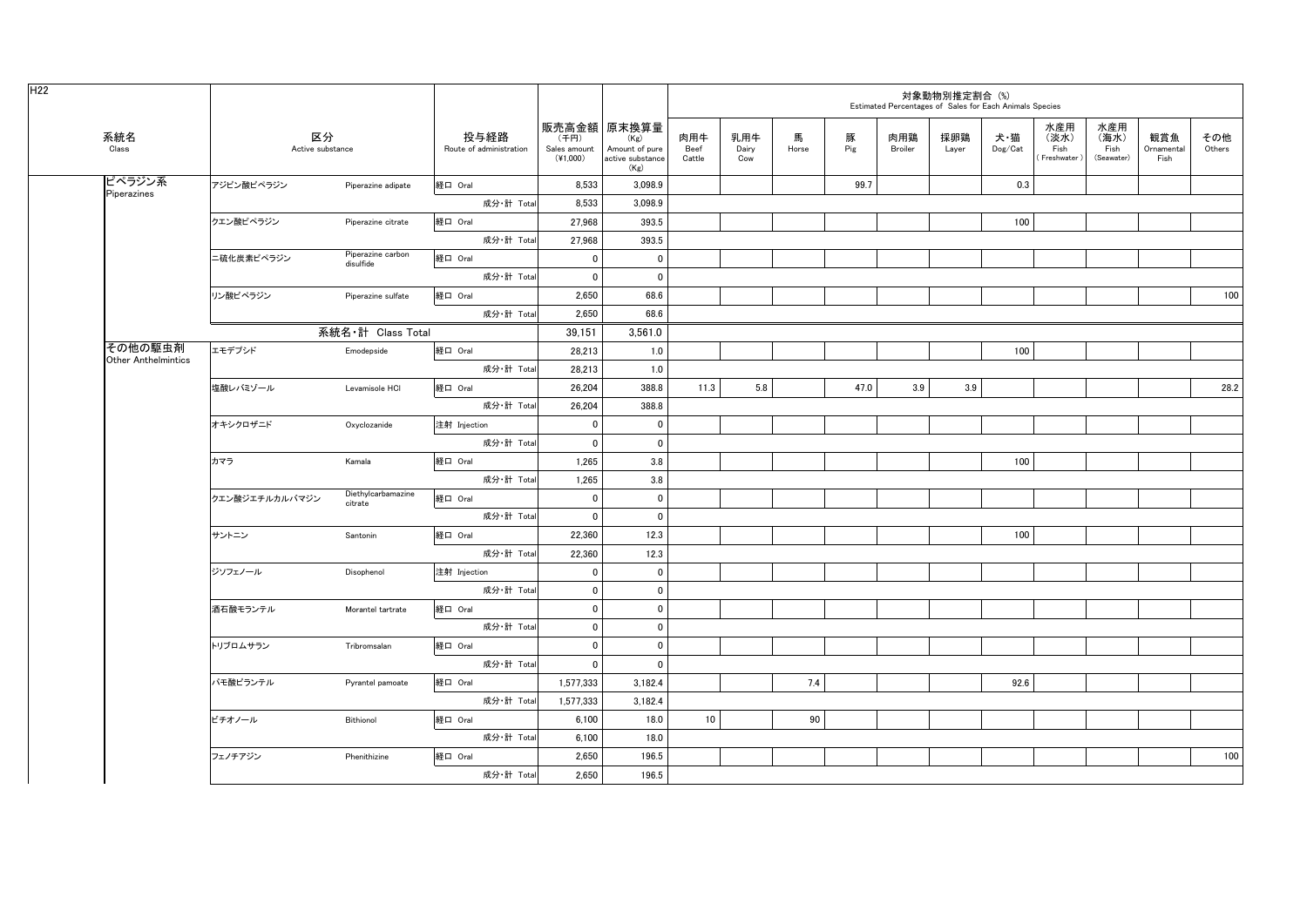| H <sub>22</sub> |                                  |                        |                              |                                 |                                  |                                                                   |                       |                     |            |          | Estimated Percentages of Sales for Each Animals Species | 対象動物別推定割合 (%) |                |                                     |                                   |                           |               |
|-----------------|----------------------------------|------------------------|------------------------------|---------------------------------|----------------------------------|-------------------------------------------------------------------|-----------------------|---------------------|------------|----------|---------------------------------------------------------|---------------|----------------|-------------------------------------|-----------------------------------|---------------------------|---------------|
|                 | 系統名<br>Class                     | 区分<br>Active substance |                              | 投与経路<br>Route of administration | (千円)<br>Sales amount<br>(41,000) | 販売高金額 原末換算量<br>(Kg)<br>Amount of pure<br>active substance<br>(Kg) | 肉用牛<br>Beef<br>Cattle | 乳用牛<br>Dairy<br>Cow | 馬<br>Horse | 豚<br>Pig | 肉用鶏<br>Broiler                                          | 採卵鶏<br>Layer  | 犬・猫<br>Dog/Cat | 水産用<br>(淡水)<br>Fish<br>(Freshwater) | 水産用<br>(海水)<br>Fish<br>(Seawater) | 観賞魚<br>Ornamental<br>Fish | その他<br>Others |
|                 |                                  | フェバンテル                 | Febantel                     | 経口 Oral                         | 105,083                          | 910.8                                                             |                       |                     |            |          |                                                         |               | 3.8            |                                     | 96.2                              |                           |               |
|                 |                                  |                        |                              | 成分·計 Total                      | 105,083                          | 910.8                                                             |                       |                     |            |          |                                                         |               |                |                                     |                                   |                           |               |
|                 |                                  | プラジクアンテル               | Praziquantel                 | 経口 Oral                         | 270,011                          | 2,017.8                                                           |                       |                     | 1.4        |          |                                                         |               | 0.8            |                                     | 97.8                              |                           |               |
|                 |                                  |                        |                              | 注射 Injection                    | 31,440                           | 3.0                                                               |                       |                     |            |          |                                                         |               | 100            |                                     |                                   |                           |               |
|                 |                                  |                        |                              | 経皮 Cutaneous                    | 28,213                           | 4.1                                                               |                       |                     |            |          |                                                         |               | 100            |                                     |                                   |                           |               |
|                 |                                  |                        |                              | 成分·計 Total                      | 329,664                          | 2,024.9                                                           |                       |                     |            |          |                                                         |               |                |                                     |                                   |                           |               |
|                 |                                  | ブロムフェノホス               | <b>Bromofenofos</b>          | 経口 Oral                         | 2,009                            | 61.2                                                              | 40                    | 60                  |            |          |                                                         |               |                |                                     |                                   |                           |               |
|                 |                                  |                        |                              | 成分·計 Total                      | 2,009                            | 61.2                                                              |                       |                     |            |          |                                                         |               |                |                                     |                                   |                           |               |
|                 |                                  | マクリ                    | Makli (Digenea)              | 経口 Oral                         | 1,265                            | 11.4                                                              |                       |                     |            |          |                                                         |               | 100            |                                     |                                   |                           |               |
|                 |                                  |                        |                              | 成分·計 Total                      | 1,265                            | 11.4                                                              |                       |                     |            |          |                                                         |               |                |                                     |                                   |                           |               |
|                 |                                  | メチリジン                  | Methylidyne                  | 注射 Injection                    | $\mathbf 0$                      | $\pmb{0}$                                                         |                       |                     |            |          |                                                         |               |                |                                     |                                   |                           |               |
|                 |                                  |                        |                              | 成分·計 Total                      | $\overline{0}$                   | $\mathbf 0$                                                       |                       |                     |            |          |                                                         |               |                |                                     |                                   |                           |               |
|                 |                                  | メラルソミン二塩酸塩             | Melarsomine 2HCI             | 注射 Injection                    | 3,616                            | 0.1                                                               |                       |                     |            |          |                                                         |               | 100            |                                     |                                   |                           |               |
|                 |                                  |                        |                              | 成分·計 Total                      | 3,616                            | 0.1                                                               |                       |                     |            |          |                                                         |               |                |                                     |                                   |                           |               |
|                 |                                  | ヨウ化ジチアザニン              | Dithiazanine iodide          | 経口 Oral                         | $\pmb{0}$                        | $\mathbf 0$                                                       |                       |                     |            |          |                                                         |               |                |                                     |                                   |                           |               |
|                 |                                  |                        |                              | 成分·計 Total                      | $\mathbf{0}$                     | $\mathbf 0$                                                       |                       |                     |            |          |                                                         |               |                |                                     |                                   |                           |               |
|                 |                                  |                        | 系統名·計 Class Total            |                                 | 2,105,762                        | 6.811                                                             |                       |                     |            |          |                                                         |               |                |                                     |                                   |                           |               |
| 抗原虫剤            | その他の抗原虫剤<br>Other Antiprotozoals | グリカルピラミド               | Glycarpiramide               | 経口 Oral                         | 26,956                           | 401.2                                                             |                       |                     |            |          | 9.3                                                     | 0.7           |                |                                     |                                   |                           | 90.0          |
| Antiprotozoals  |                                  |                        |                              | 成分·計 Total                      | 26,956                           | 401.2                                                             |                       |                     |            |          |                                                         |               |                |                                     |                                   |                           |               |
|                 |                                  | グルコン酸アンチモンナトリウム        | Antimon guluconate<br>sodium | 注射 Injection                    | 305                              | 6.3                                                               |                       |                     |            |          |                                                         |               |                |                                     |                                   |                           | 100           |
|                 |                                  |                        |                              | 成分·計 Total                      | 305                              | 6.3                                                               |                       |                     |            |          |                                                         |               |                |                                     |                                   |                           |               |
|                 |                                  | ジアベリジン                 | Diaveridine                  | 経口 Oral                         | 5,864                            | 29.2                                                              |                       |                     |            |          | 100                                                     |               |                |                                     |                                   |                           |               |
|                 |                                  |                        |                              | 成分·計 Total                      | 5,864                            | 29.2                                                              |                       |                     |            |          |                                                         |               |                |                                     |                                   |                           |               |
|                 |                                  | ジニトルミド                 | Dinitolmide                  | 経口 Oral                         | 26,126                           | 780.8                                                             |                       |                     |            |          | 10                                                      |               |                |                                     |                                   |                           | 90            |
|                 |                                  |                        |                              | 成分·計 Total                      | 26,126                           | 780.8                                                             |                       |                     |            |          |                                                         |               |                |                                     |                                   |                           |               |
|                 |                                  | ジミナゼンアセチュレート           | Diminazene aceturate         | 注射 Injection                    | 9,233                            | 5.6                                                               | 100                   |                     |            |          |                                                         |               |                |                                     |                                   |                           |               |
|                 |                                  |                        |                              | 成分·計 Total                      | 9,233                            | 5.6                                                               |                       |                     |            |          |                                                         |               |                |                                     |                                   |                           |               |
|                 |                                  | トルトラズリル                | Toltrazuril                  | 経口 Oral                         | 56,352                           | 587.0                                                             | 27.9                  | 7.0                 |            | 65.1     |                                                         |               |                |                                     |                                   |                           |               |
|                 |                                  |                        |                              | 成分·計 Total                      | 56,352                           | 587.0                                                             |                       |                     |            |          |                                                         |               |                |                                     |                                   |                           |               |
|                 |                                  | ナイカルバジン                | Nicarbazine                  | 経口 Oral                         | 1,144                            | 110.0                                                             |                       |                     |            |          |                                                         |               |                |                                     |                                   |                           | 100           |
|                 |                                  |                        |                              | 成分·計 Total                      | 1,144                            | 110.0                                                             |                       |                     |            |          |                                                         |               |                |                                     |                                   |                           |               |
|                 |                                  | パマキン                   | Pamaquine                    | 注射 Injection                    | 0                                | 0                                                                 |                       |                     |            |          |                                                         |               |                |                                     |                                   |                           |               |
|                 |                                  |                        |                              | 成分·計 Total                      | $\mathbf{0}$                     | $\mathbf 0$                                                       |                       |                     |            |          |                                                         |               |                |                                     |                                   |                           |               |